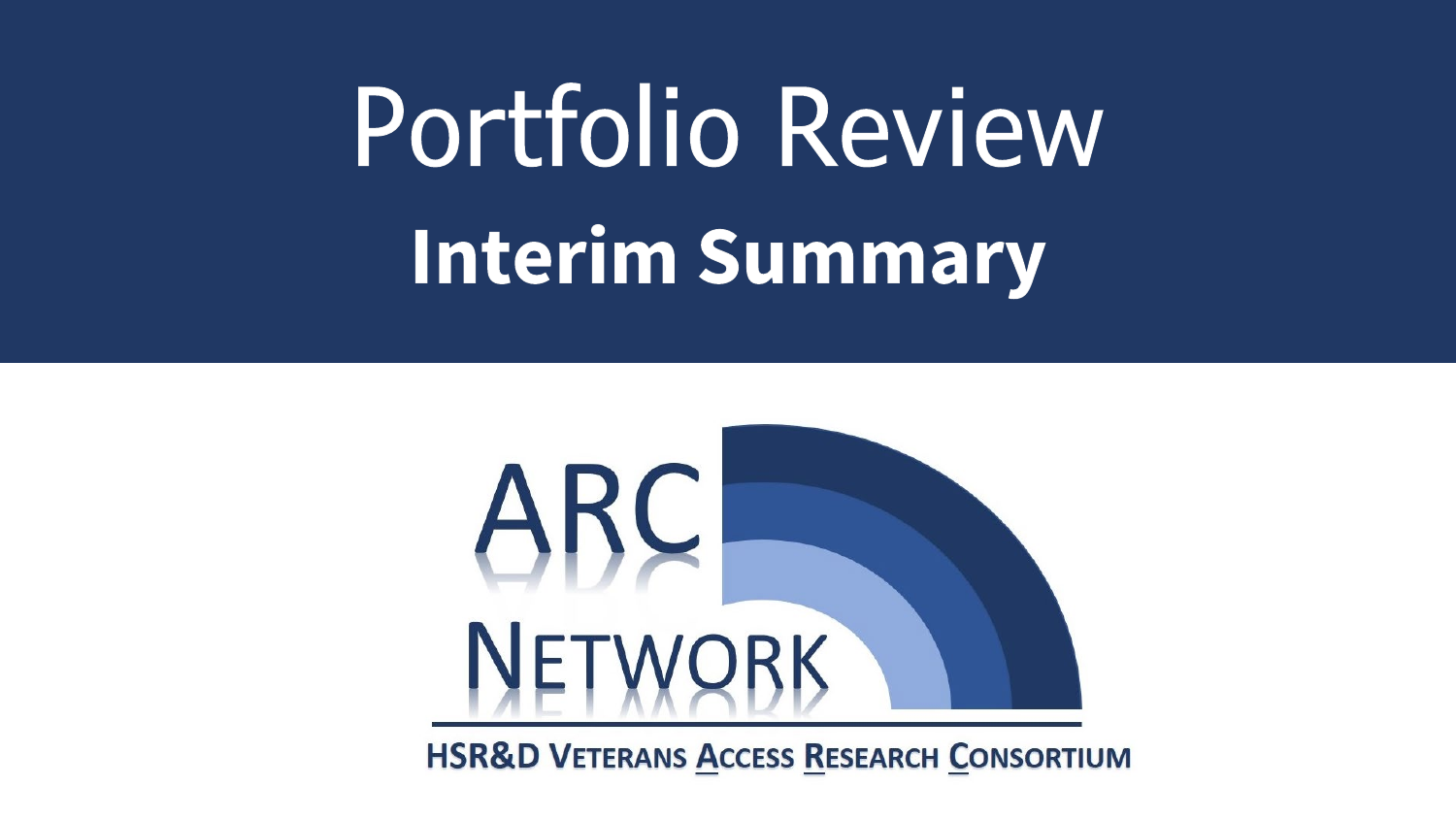### Background

- In 2010, VA sponsored a State of the Art (SOTA) conference on access to care.
- Since that time, VA has invested in a wide array of research and operational projects related to access.
- But we only have a limited understanding of this body of recent and ongoing work.
- Better understanding this body of work could inform future funding priorities and identify opportunities for partnered research in this domain.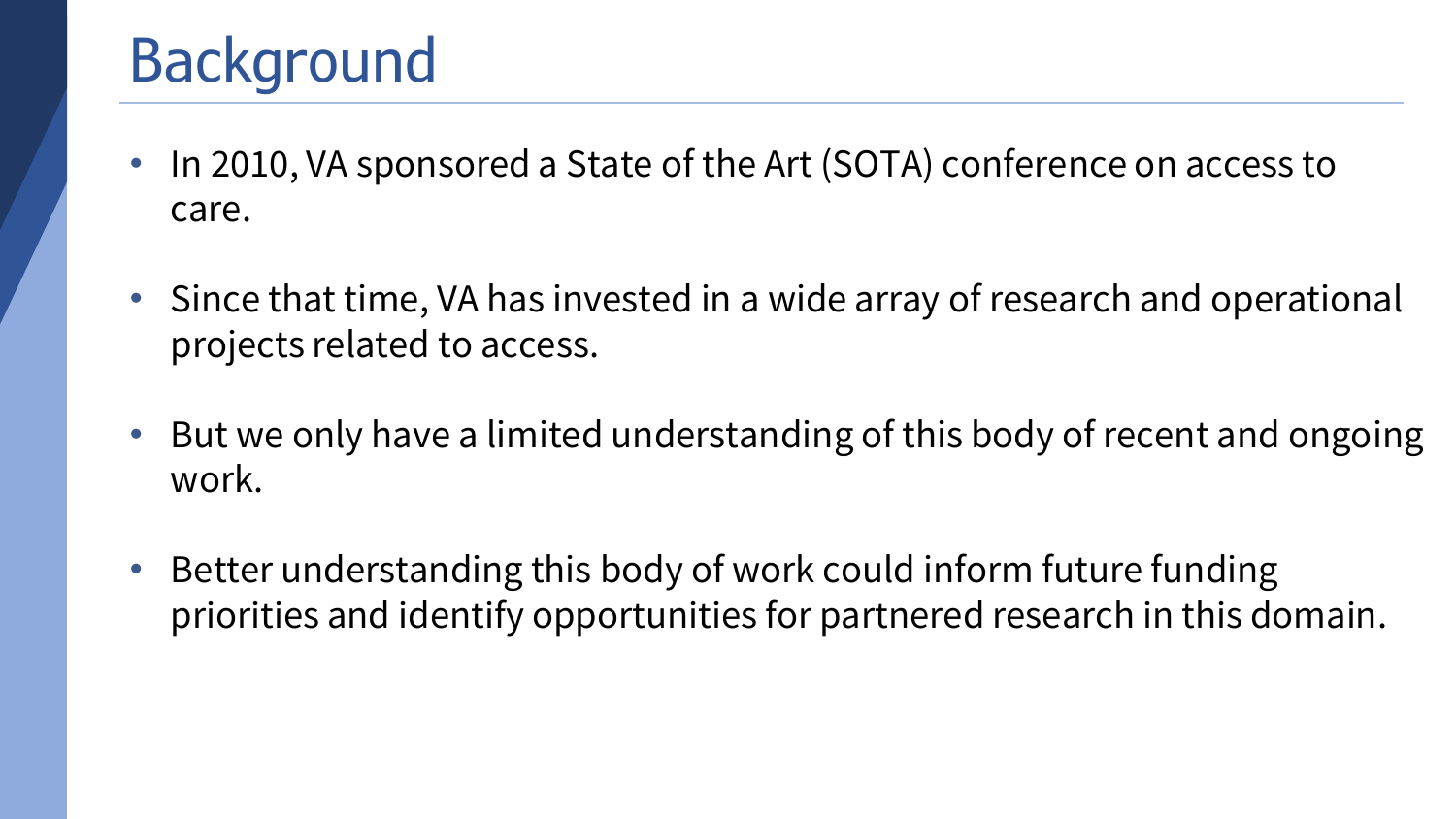## Background

#### **Purpose**

• To understand the body of ongoing access-related work in VHA

#### **Objectives**

- To review and synthesize recent and ongoing VA-funded research projects and operational initiatives focused on access to care (the "**access portfolio**")
- To identify gaps in the existing research portfolio to inform priorities for future research
- To inform partners about access-related interventions that may be ready for implementation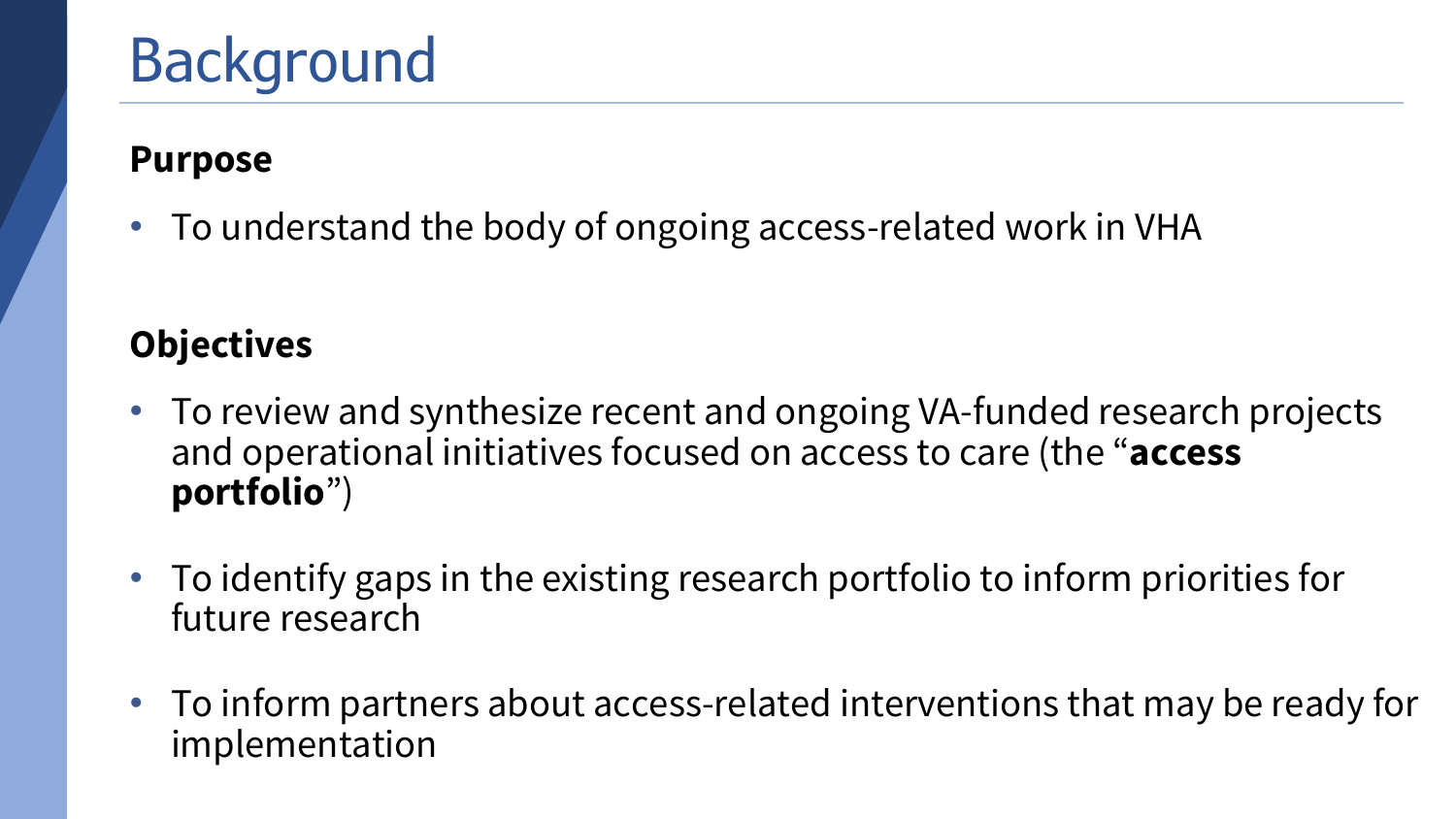### **Methods**

- We conducted an environmental scan of current/recent VA research and operational projects focused on access to care.
- We collected data in two ways:
	- 1) text analysis of VA and National Library of Medicine websites
	- 2) structured interviews with operational partners
- We developed and refined a rubric to categorize these projects.
- The rubric incorporated descriptive components (e.g., clinical care setting, general research methodology) as well as elements specific to access (e.g., [Fortney](about:blank) model domain, operational priority area).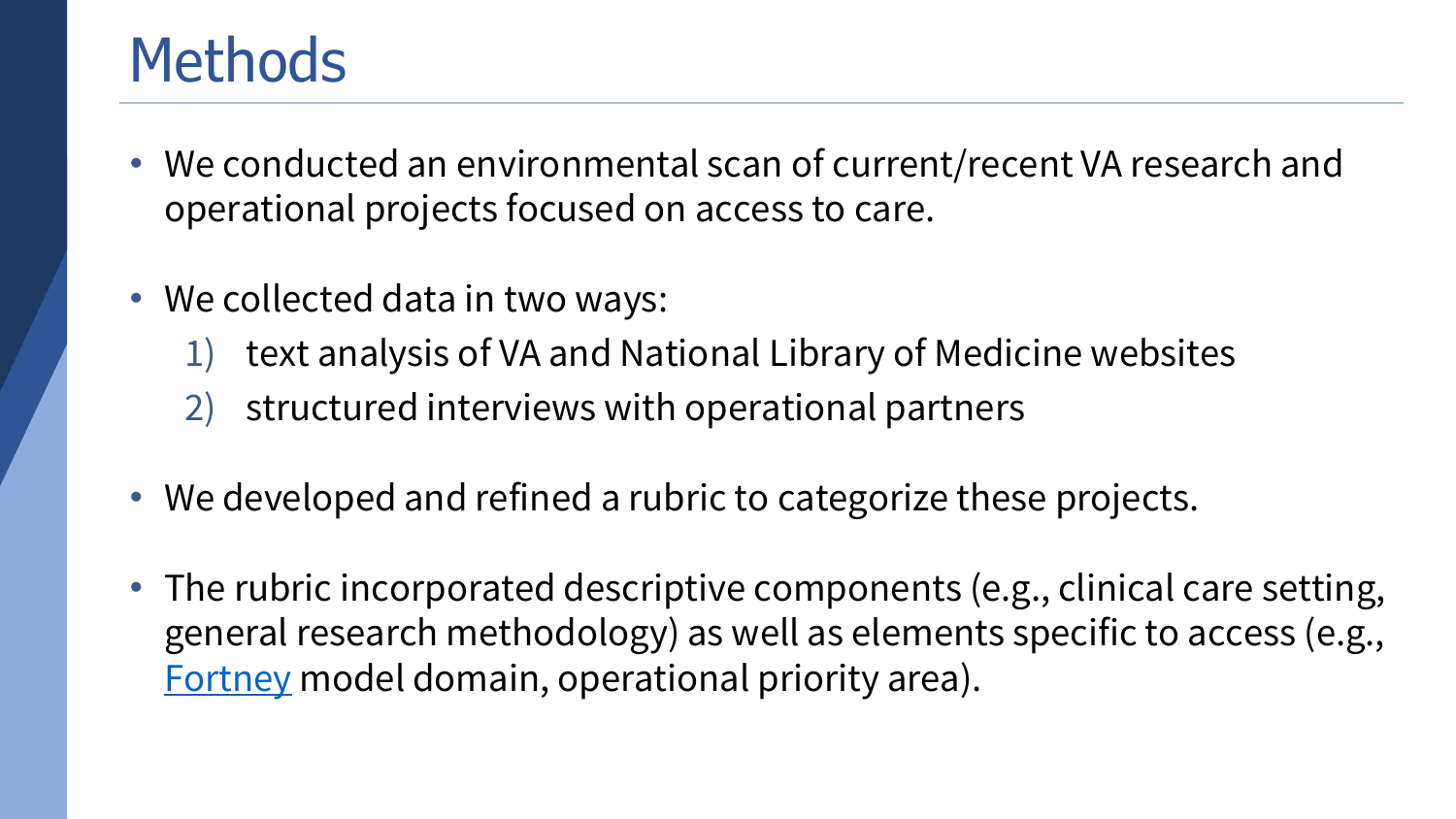### Rubric

#### **Underlying questions**

- Did the project have an access impact?
- On what clinical domain was the project focused?
- Did the project directly measure access? If so, was the measure administrative or self-reported?
- What barriers to access did the project address (using **Fortney's model**)?
- Was the project observational, interventional, or program evaluation?
- Did the project align with any of the research priority areas of the Office of Veterans Access to Care (OVAC)?
- Did the project have a specific focus on the MISSION Act or Choice Act?
- Did the project involve the use or evaluation of virtual care?
- Did the project use a non-VA care dataset?
- Are the deliverables ready for implementation?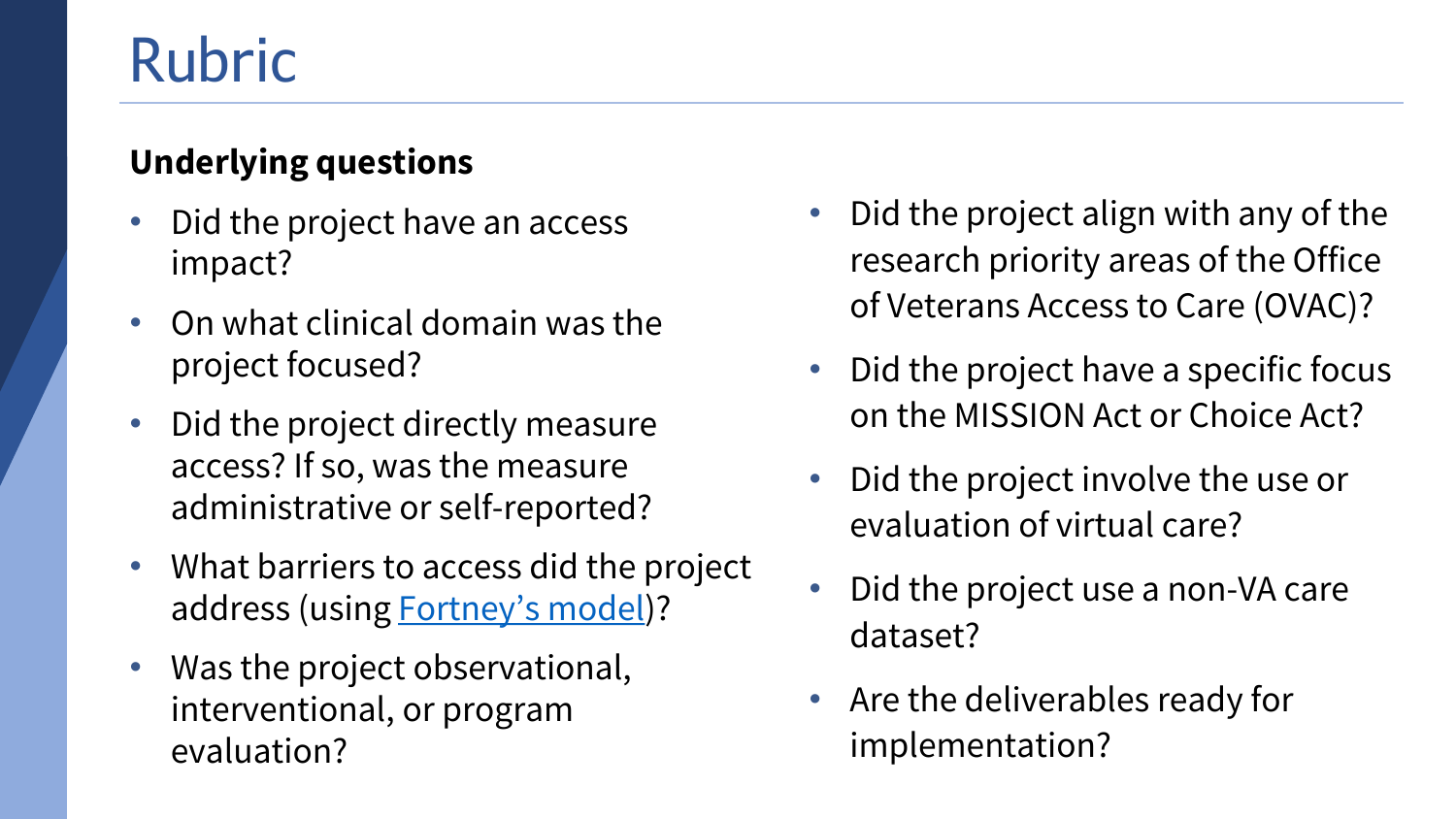### Rubric

| <b>Code 1: Care Setting</b>                      |                                                                                                                           | Code 5: Projec                         |
|--------------------------------------------------|---------------------------------------------------------------------------------------------------------------------------|----------------------------------------|
| <b>Type</b>                                      | Definition                                                                                                                | <b>Type</b>                            |
| <b>Primary Care</b>                              | The project is focused on primary care access                                                                             | Observational                          |
| <b>Specialty Care</b>                            | The project is focused on specialty care access                                                                           | Program Evalu                          |
| <b>Mental Health</b>                             | The project is focused on mental health access                                                                            | Interventional                         |
| <b>Inpatient Care</b>                            | The project is focused on inpatient care                                                                                  | Code 6: OVAC                           |
| Long-term care                                   | The project is focused on long-term care                                                                                  | Priority                               |
| Code 2: Access specific versus Access relevant   |                                                                                                                           | System redesig                         |
| <b>Type</b>                                      | <b>Definition</b>                                                                                                         | Overuse/low-v                          |
| <b>Access Specific</b>                           | A project that has an access impact and measures actual or<br>perceived access                                            | Prioritization/u<br>Virtual care/te    |
| <b>Access Relevant</b>                           | A project that has an access impact, but does not<br>incorporate specific measurements of access                          | <b>Burnout</b>                         |
| <b>Code 3: Access Distinction</b>                |                                                                                                                           | Workforce sati                         |
| <b>Access Distinction</b>                        | Definition                                                                                                                | <b>Clinical Operat</b>                 |
| <b>Actual Access</b>                             | The direct measurement of access, usually through<br>administrative data (i.e., EHR, GIS, etc.)                           | <b>Access measur</b><br>Improving pati |
| <b>Perceived Access</b>                          | The measurement of perceived access, typically through<br>self-report (e.g., SHEP, V-Signals)                             | Code 7: Comm                           |
| <b>Code 4: Fortney Model Classification Tags</b> | <u>Type</u>                                                                                                               |                                        |
| Tag(s)                                           | Definition                                                                                                                | <b>MISSION Act</b>                     |
| Geographical                                     | The primary purpose of the project is to address the<br>difficulties of traveling to healthcare provider locations.       | Veterans Choic                         |
|                                                  |                                                                                                                           | Non-VA Care/D                          |
| Temporal                                         | Wait time due to appointment availability.                                                                                |                                        |
|                                                  | The project evaluates the acceptability of health services in<br>terms of comfort with, trust in, or preference for their | <b>Virtual Care</b>                    |
| Cultural                                         | medical provider.                                                                                                         | Code 8: Imple                          |
|                                                  | The connectivity that enables synchronous or<br>asynchronous digital communications with formal                           | Implementatic                          |
| Digital                                          | providers, informal caregivers, peers, and computerized<br>health applications                                            | Pre-Implemen                           |
| Financial                                        | The healthcare system eligibility issues and the cost of<br>utilizing healthcare services                                 | Implementatic                          |

| <b>Code 5: Project Type</b>                                      |                                                                                                                                                           |  |
|------------------------------------------------------------------|-----------------------------------------------------------------------------------------------------------------------------------------------------------|--|
| <u>Type</u>                                                      | <b>Overall Grant Product</b>                                                                                                                              |  |
| Observational                                                    | Secondary data analysis, mixed methods, qualitative methods, modeling                                                                                     |  |
| <b>Program Evaluation</b>                                        | Evaluation of a programmatic initiative designed to improve access                                                                                        |  |
| Interventional                                                   | Prospective evaluation of an intervention designed to improve access                                                                                      |  |
| Code 6: OVAC priorities (select primary and secondary themes)    |                                                                                                                                                           |  |
| <b>Priority</b>                                                  |                                                                                                                                                           |  |
| System redesign (PACT integration, clinical delegation, MISSION) |                                                                                                                                                           |  |
| Overuse/low-value care/appropriateness                           |                                                                                                                                                           |  |
| Prioritization/urgency/wait list management                      |                                                                                                                                                           |  |
| Virtual care/technology                                          |                                                                                                                                                           |  |
| <b>Burnout</b>                                                   |                                                                                                                                                           |  |
| Workforce satisfaction/retention/expansion                       |                                                                                                                                                           |  |
| <b>Clinical Operations</b>                                       |                                                                                                                                                           |  |
| Access measurement                                               |                                                                                                                                                           |  |
|                                                                  | Improving patient satisfaction/experience (must have product to address satisfaction)                                                                     |  |
|                                                                  | Code 7: Community Care and Virtual Care Focus (select one, both, or note neither)                                                                         |  |
| <u>Type</u>                                                      | <b>Definition</b>                                                                                                                                         |  |
| <b>MISSION Act</b>                                               | Is there a MISSION Act focus to the project?                                                                                                              |  |
| Veterans Choice Act/Program                                      | Is there a Veterans Choice Act/Program focus to the project?                                                                                              |  |
| Non-VA Care/Data                                                 | Is there a non-VA care dataset affiliated with the project unrelated to MISSION or Choice?                                                                |  |
| <b>Virtual Care</b>                                              | Does the study involve the use or evaluation of virtual care programs such as secure<br>messaging, mobile apps, telehealth, virtual video connect, etc.)? |  |
| Code 8: Implementation Status (select one)                       |                                                                                                                                                           |  |
| Implementation not part of objectives                            | Does not address implementation in objectives                                                                                                             |  |
| Pre-Implementation                                               | The stage prior to the main implementation - this can include small implementation<br>pilots or demonstration/feasibility projects.                       |  |
| Implementation                                                   | Stage at which implementation has occurred                                                                                                                |  |

#### **Code 9: Non-VA data**

What non-VA data were considered and/or utilized? Distinguish between (a) non-VA data available through the VA such as community care, CMS data linked to Veterans, fee-basis, and (b) data obtained by an external entity (e.g., Blue Cross, Kaiser, University hospital system, etc.)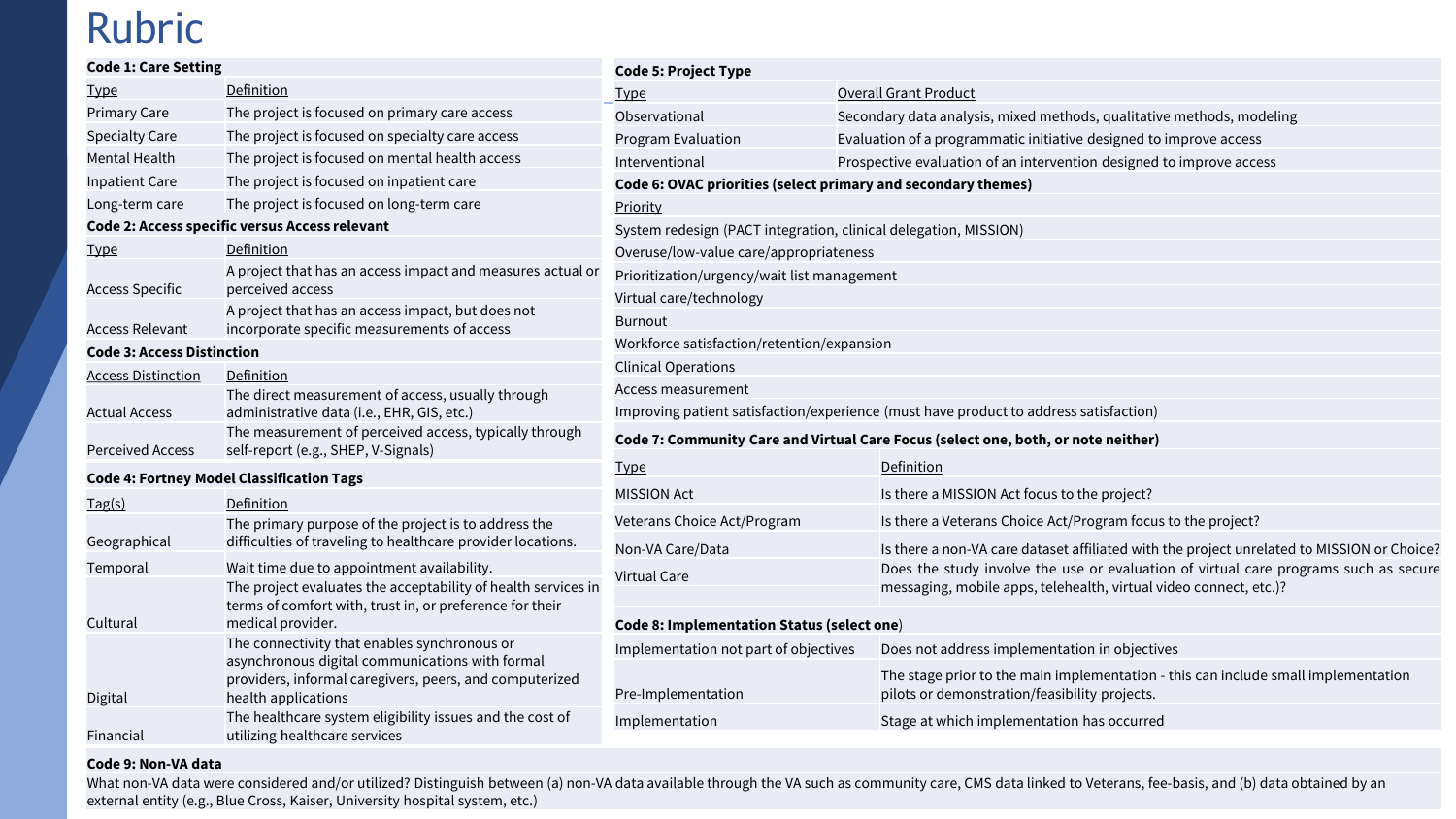### **Methods**

- Each project was independently reviewed and coded by two study team members.
- Discrepancies were resolved by consensus.
- 20% of projects will be reviewed by investigators, with a specific focus on those with discrepancies (review was ongoing at the time this document was developed).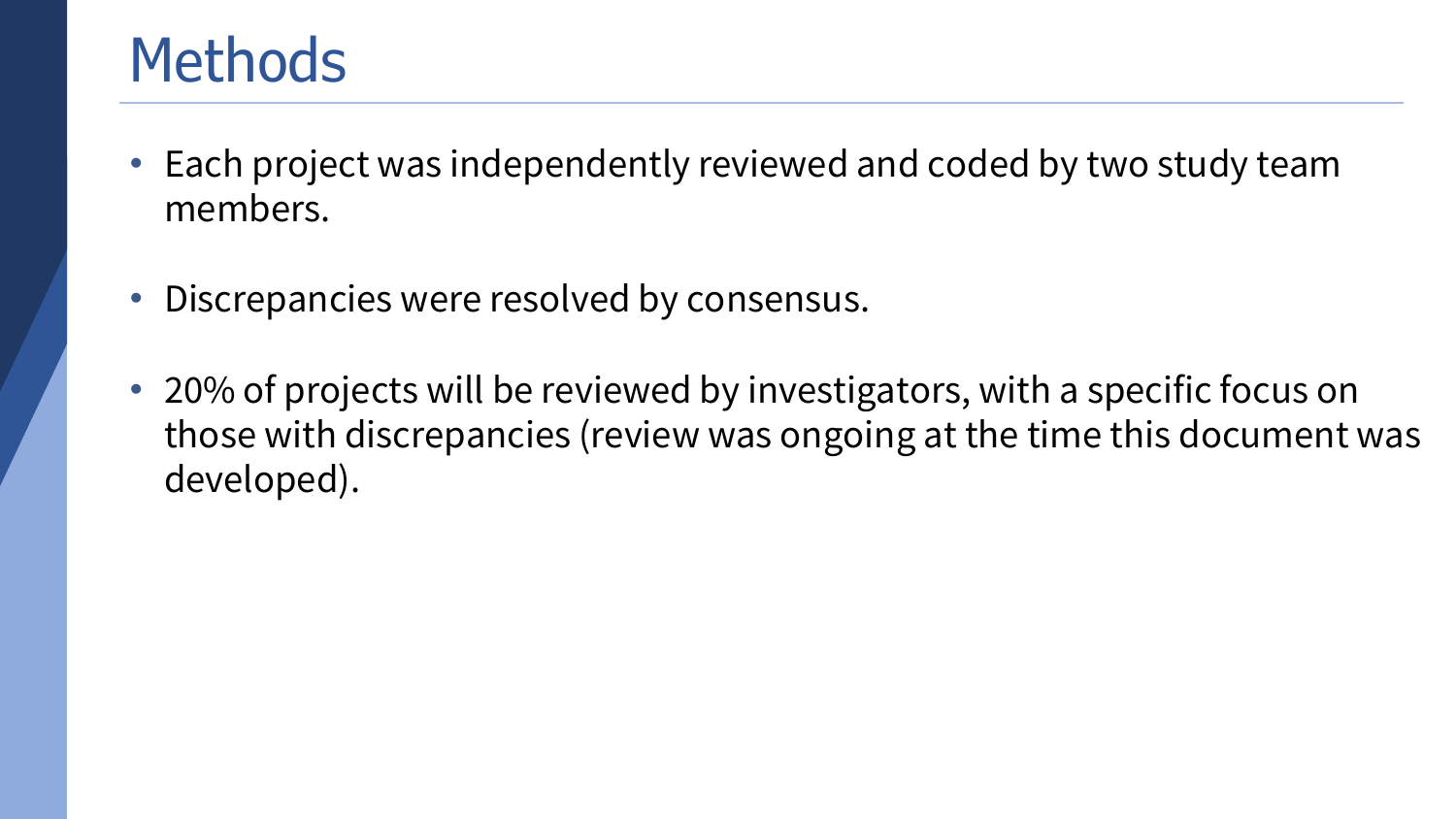### **Methods**

We **included** projects that:

- $\checkmark$  Were funded or supported by a VA office
- $\checkmark$  Were active from January 2015 July 2020
- $\checkmark$  Directly or indirectly impacted access to care
- $\checkmark$  Provided some level of detail for scope of work greater than project title (i.e., abstract, specific aims, etc.)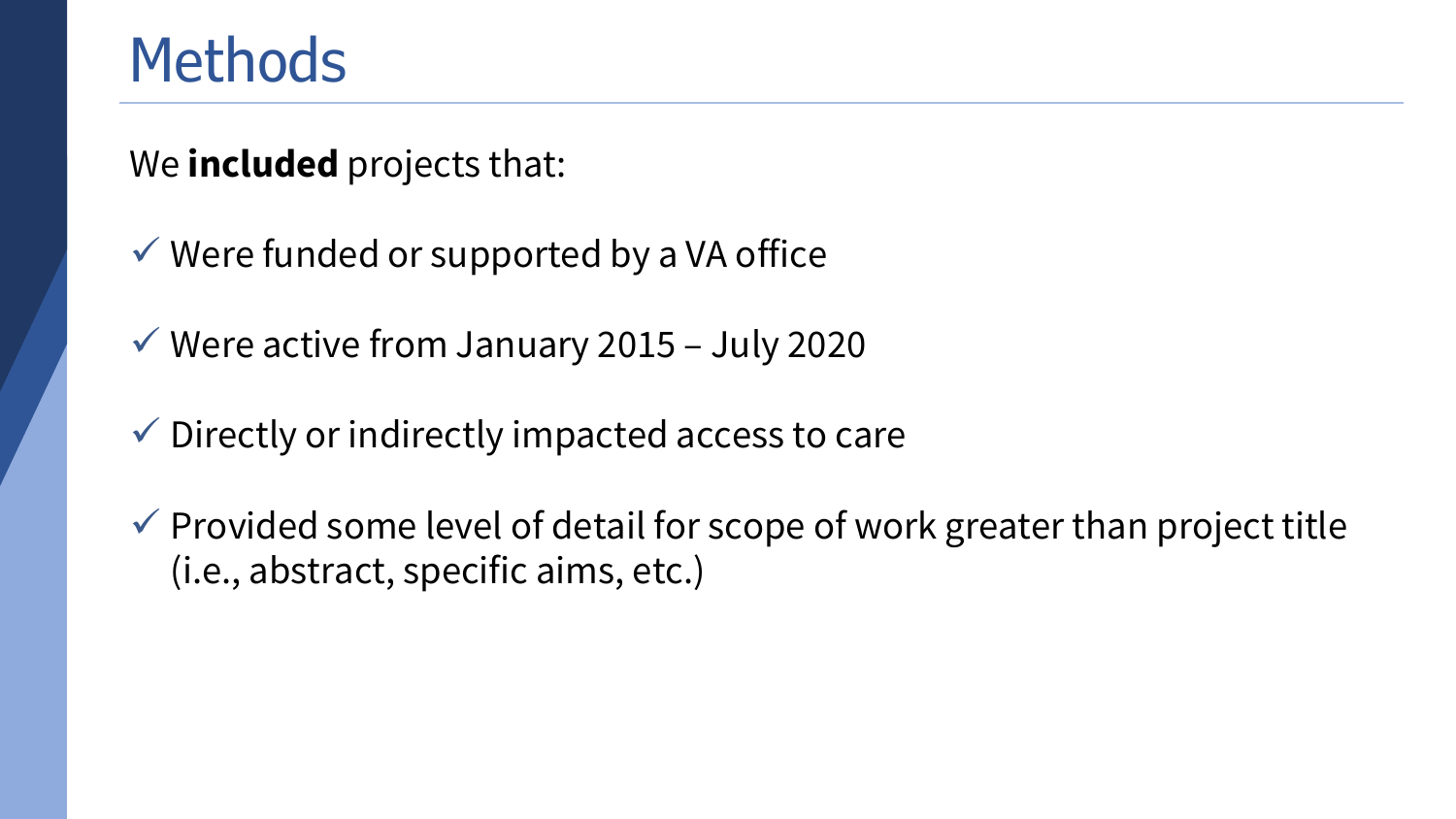### Methods: Web-based Search

#### **Data Collection**

- We used "web-scraping" to rapidly and reproducibly extract large numbers of grants/abstracts from publicly available websites.
- A text analytic toolkit was locally developed, validated, and then used to identify potentially relevant abstracts for further, detailed review.

#### **Data Sources**

- VA: HSR&D, CSR&D, RR&R, BLR&D, and QUERI websites
- NIH ExPORTER: Provides detailed information for federally-funded research for all federal agencies
- Clinicaltrials.gov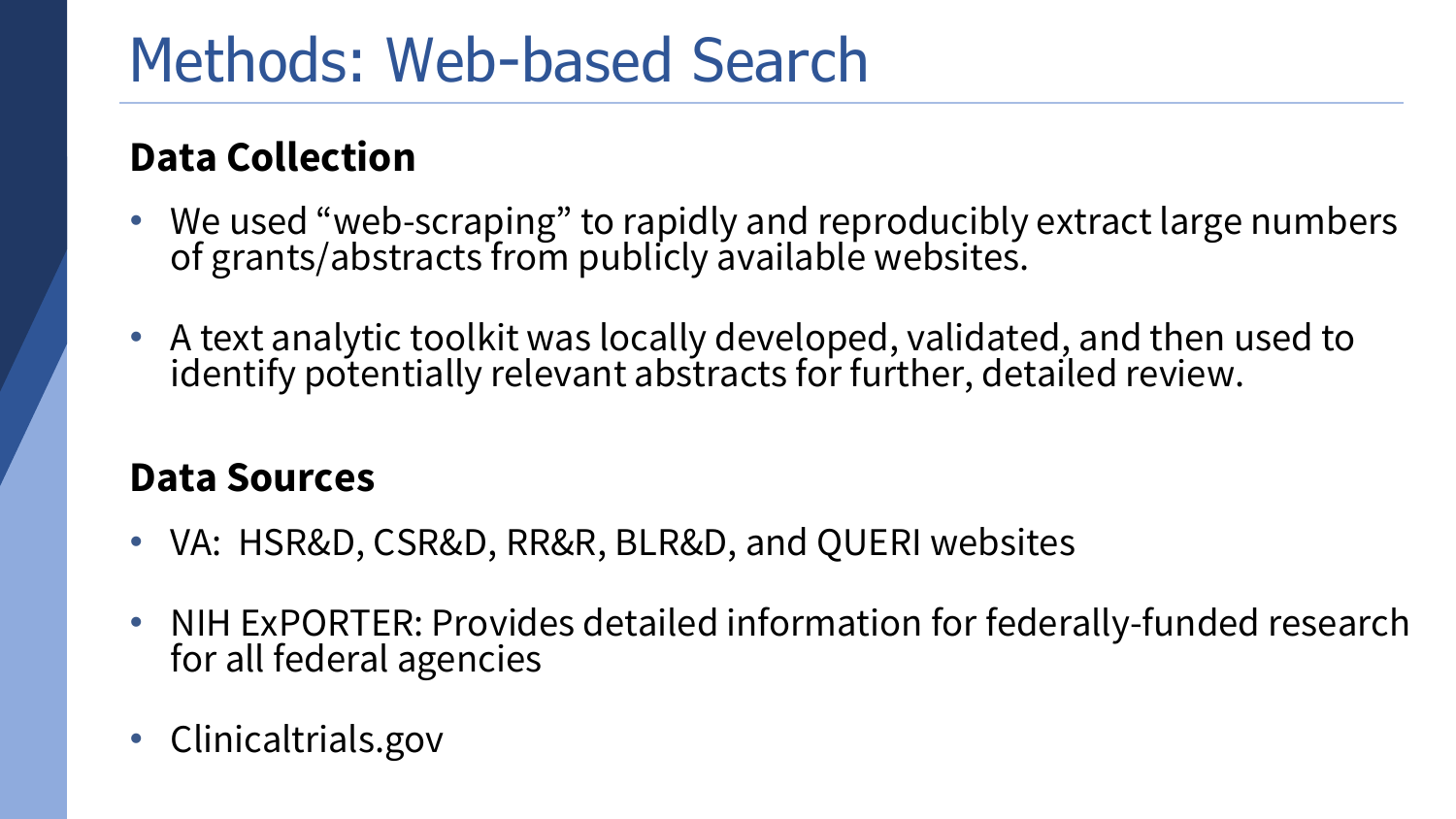### Methods: Operational Interviews

- We developed a brief interview guide to elicit information about recent and ongoing access work from operational offices.
- The guide was refined with input from the Ann Arbor COIN Qualitative Core and the Access CORE team.
- Interviewers were trained to use the guide through mock interviews prior to application.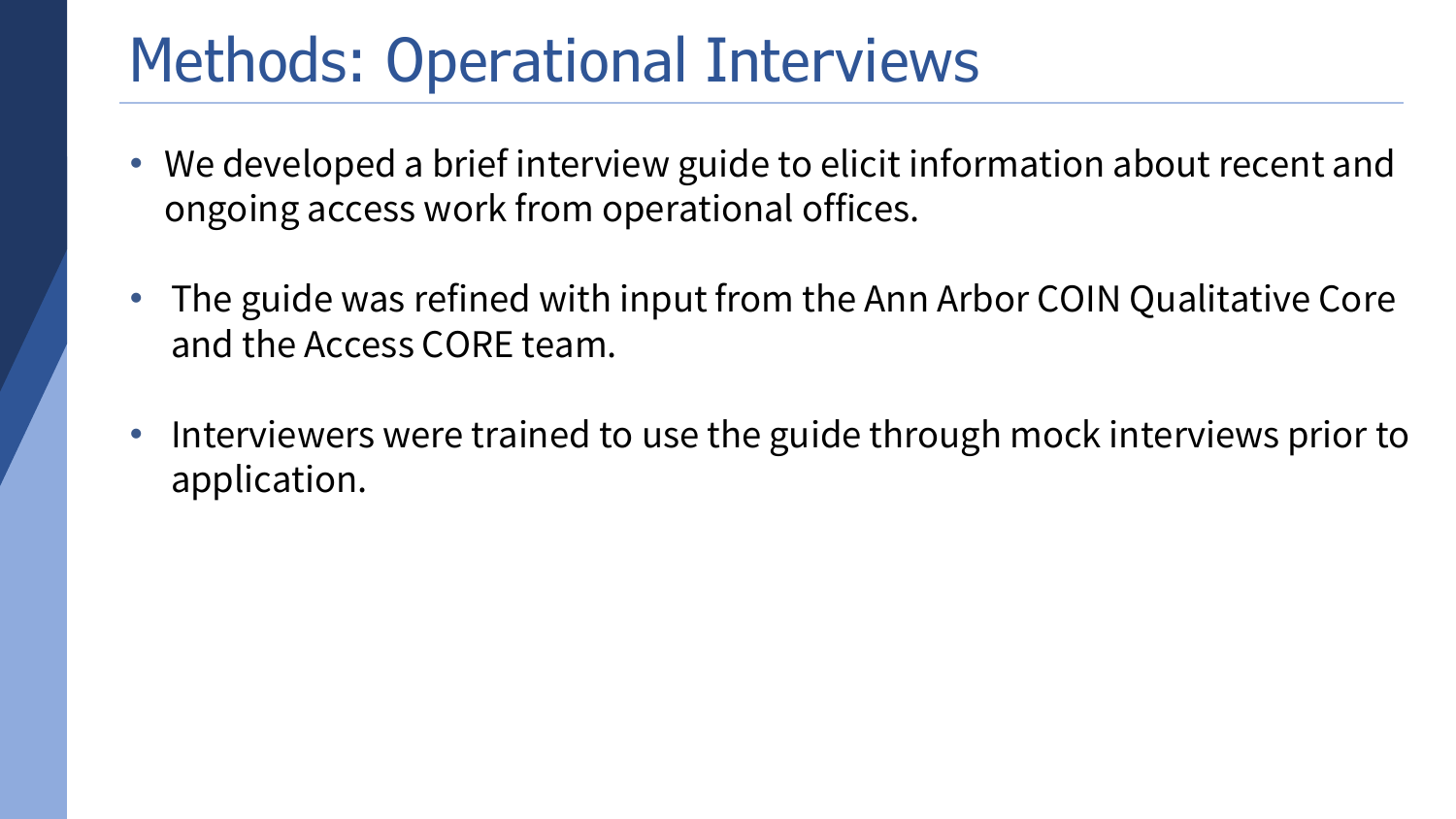### Methods: Operational Interviews

- We then developed a list of all operational offices that may have engaged in access-related work, refining this list with input from Access CORE team members.
- Email invitations were sent to operations office leads to request a brief interview, with the goal of identifying operationally-funded or supported work that was unlikely to be publicly reported.
- Source documents were also obtained when possible.
- Interviews were audio recorded, but not transcribed.
- Projects were coded according to the rubric, similar to research projects.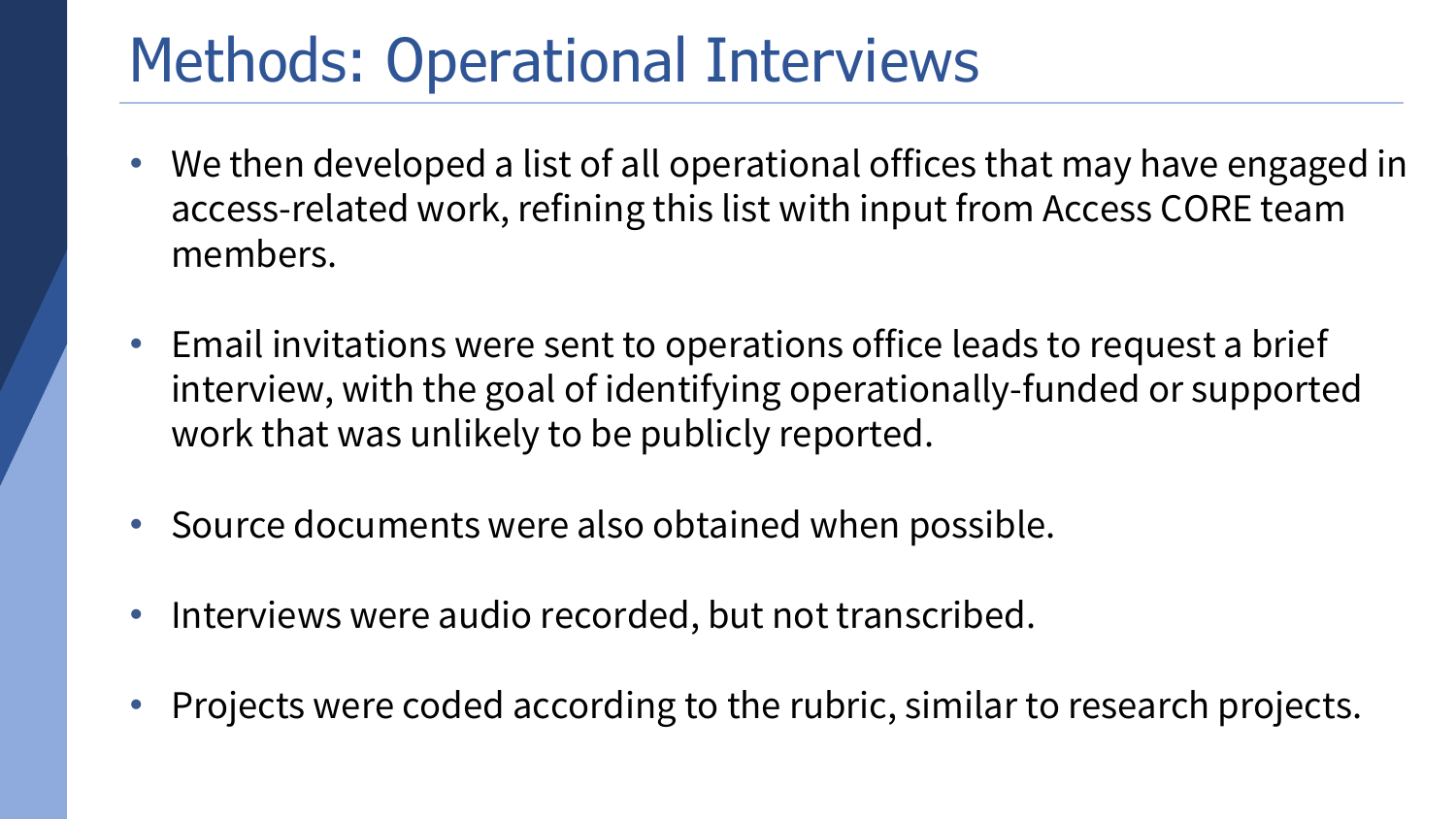### What is web scraping?

#### • **Definition**

• Web scraping, web harvesting, or web data extraction is the process of extracting data from websites into a structured form

#### • **Common Example**

• Search engines will **scrape webpages** with the intention of creating visibility to content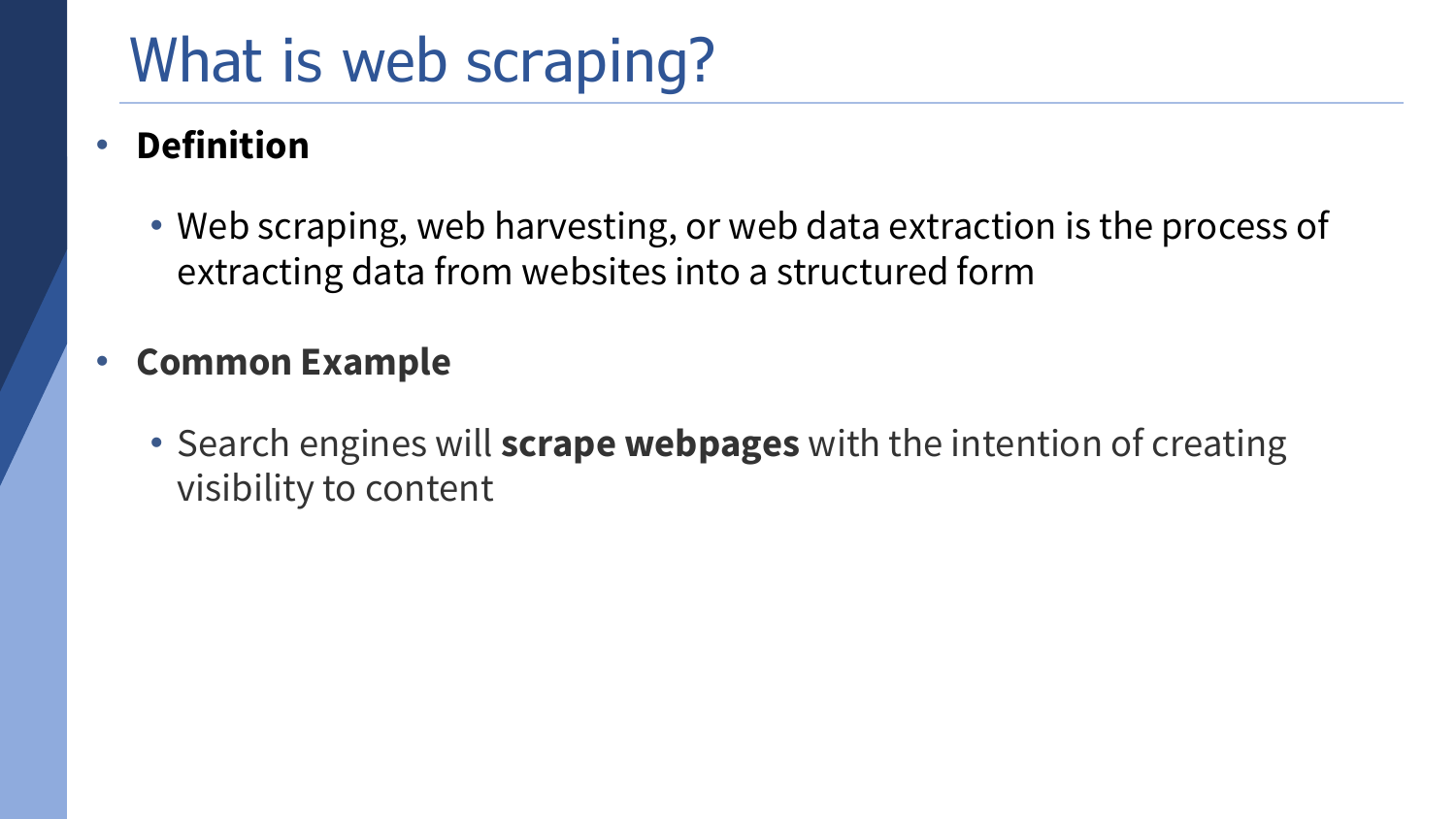### What can web scraping do?

- It can create an automated approach for extracting unstructured web data and processing it into a more structured form
- It allows the ability to systematically open URLs and sub-URLs to extract information
- For example, a web scraping tool could scan an online forum and create a dataset by extracting all subject names, messages, individual user IDs, and dates of messages
	- Normally, this would be too difficult and time consuming for staff to compile all of this information into a dataset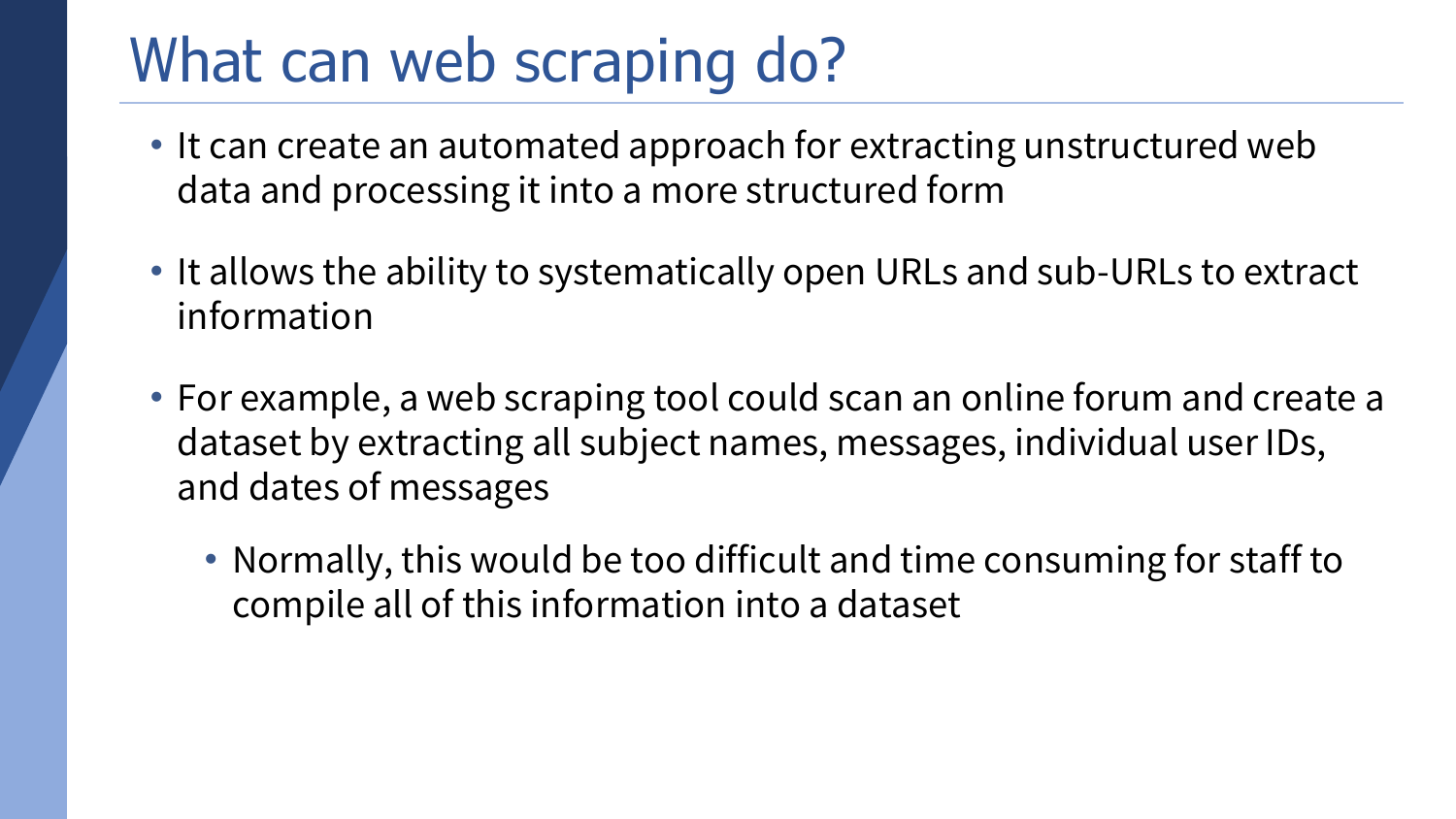### How does web scraping work?

- The algorithm parses webpage code based on specific parameters and extracts data
- For example, if we wanted to obtain a dataset of all abstracts on the **Current HSR&D studies and Projects** webpage, we would find that all of the links to abstract pages have the same substring: "*https://www.hsrd.research.va.gov/research/abstracts.cfm?Project\_ID="*
- We would then generate a list of all URLs that contain this substring, export them into a list, loop a web scraper through each URL, and extract the abstract/project information into a dataset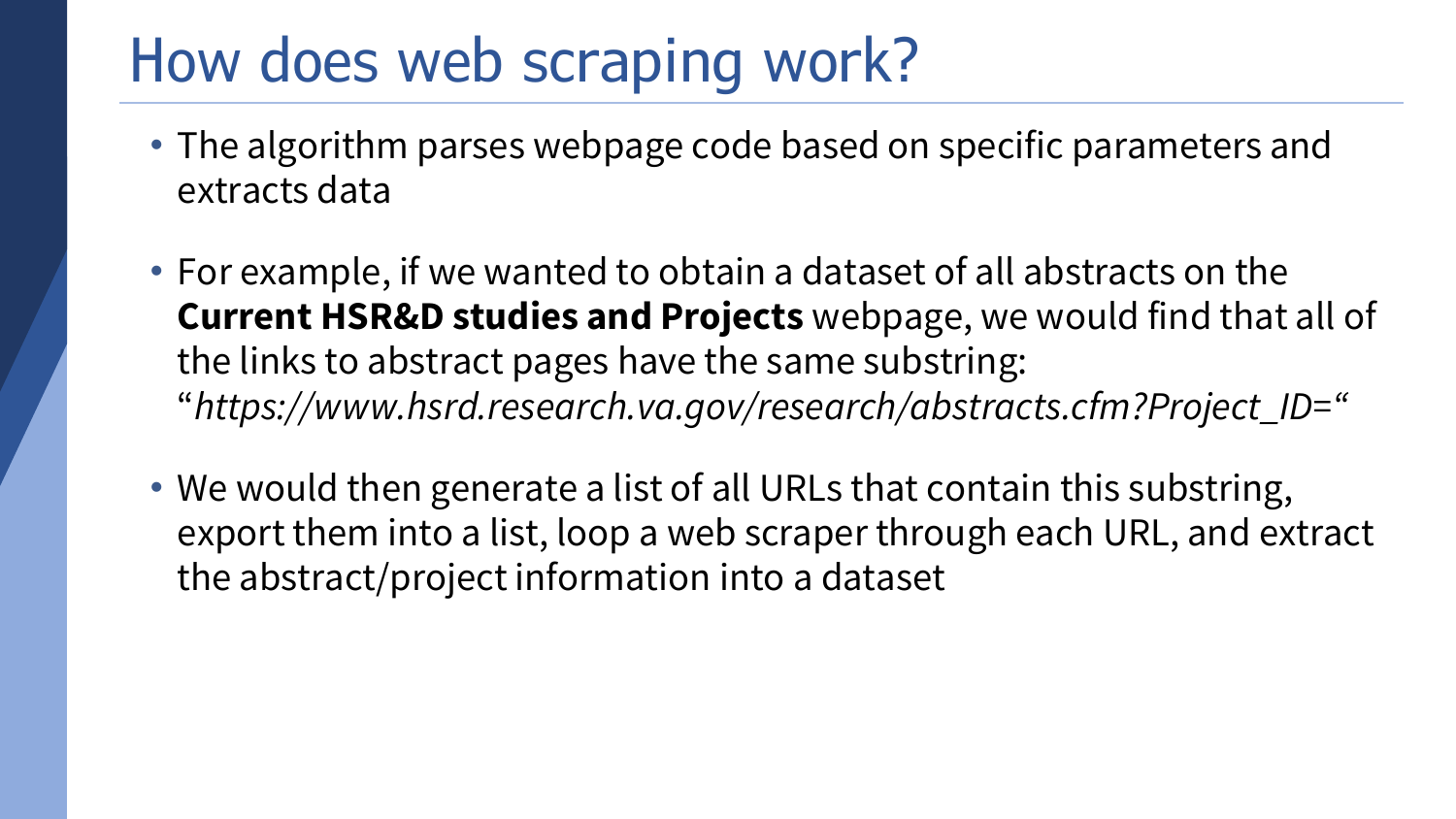### What application is needed?

- We created our web scraper in Python using the Beautiful Soup Module.
- However, other applications have packages for web scraping such as R, Matlab, Java, and SAS
- There are also apps, browser add-ons, and private services that can conduct web scraping for a fee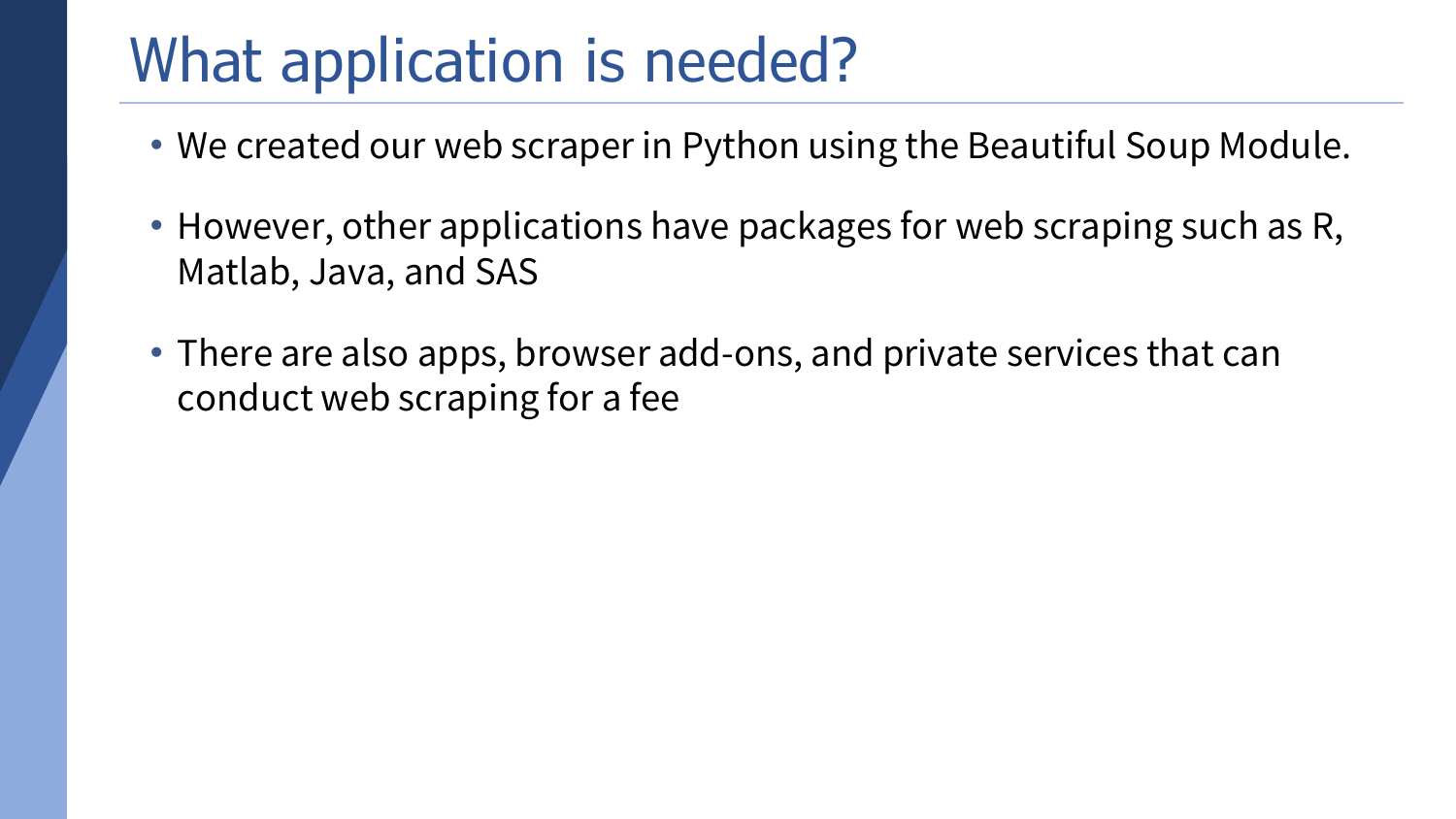### Methods: Web Scraping and Text Analysis

- Our approach involved 3 steps:
	- 1) Web scraping algorithm development
	- 2) Algorithm deployment and data cleaning
	- 3) Data analysis
- Our goal was to develop an algorithm that was sensitive and reasonably specific for identifying access-related projects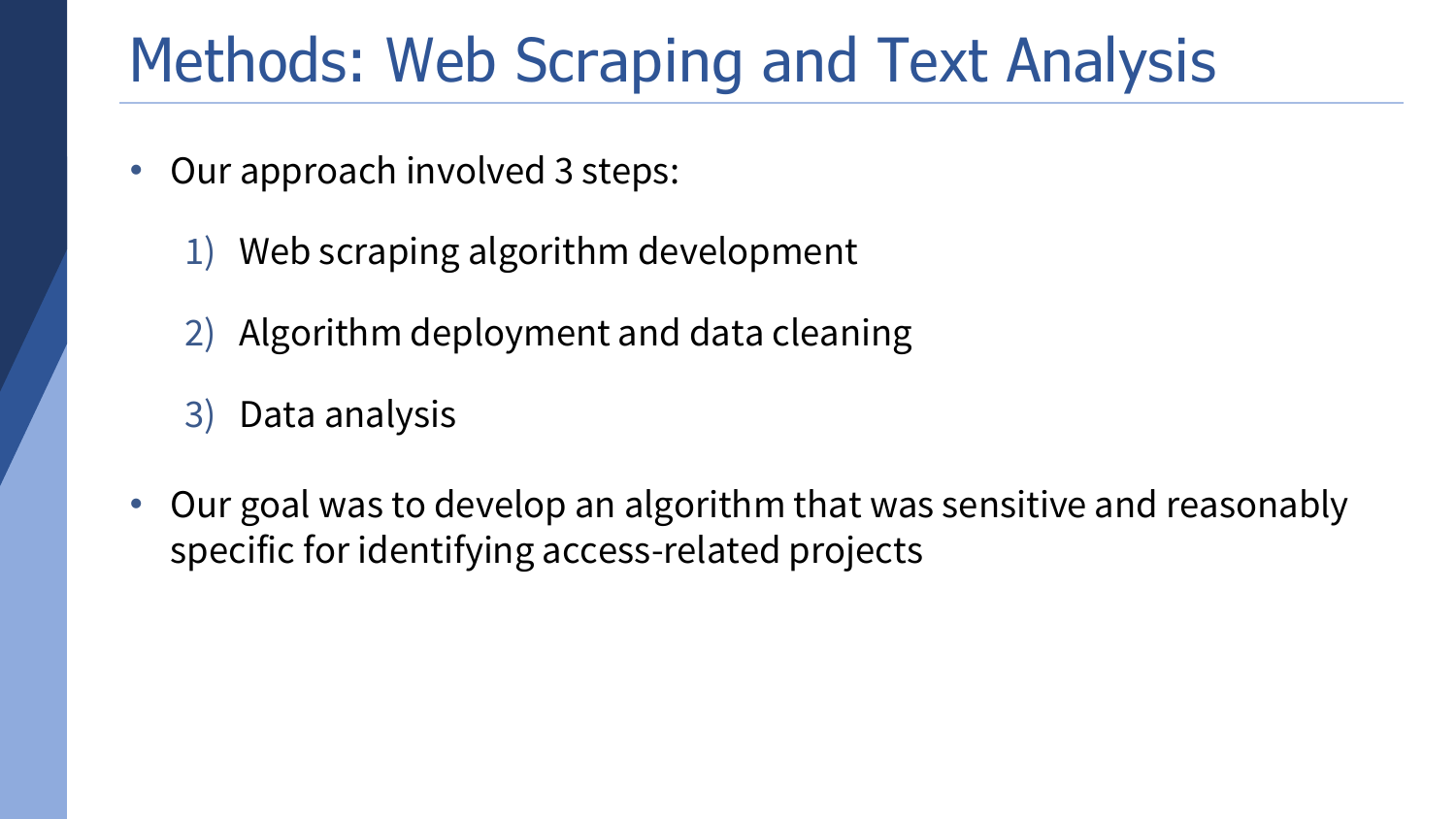### Step 1: Algorithm Development

- We first identified keywords and phrases associated with access to care in PubMed
	- Our team searched PubMed for projects with the MeSH term "Healthcare Accessibility" to identify consistently occurring keywords and phrases
- However, just using these terms was quite non-specific
- Therefore, we added additional terms related to types of providers, care type, and healthcare settings
- Two investigators manually reviewed 50 abstracts that were identified with the final algorithm to determine if they were access-related, serving as the gold standard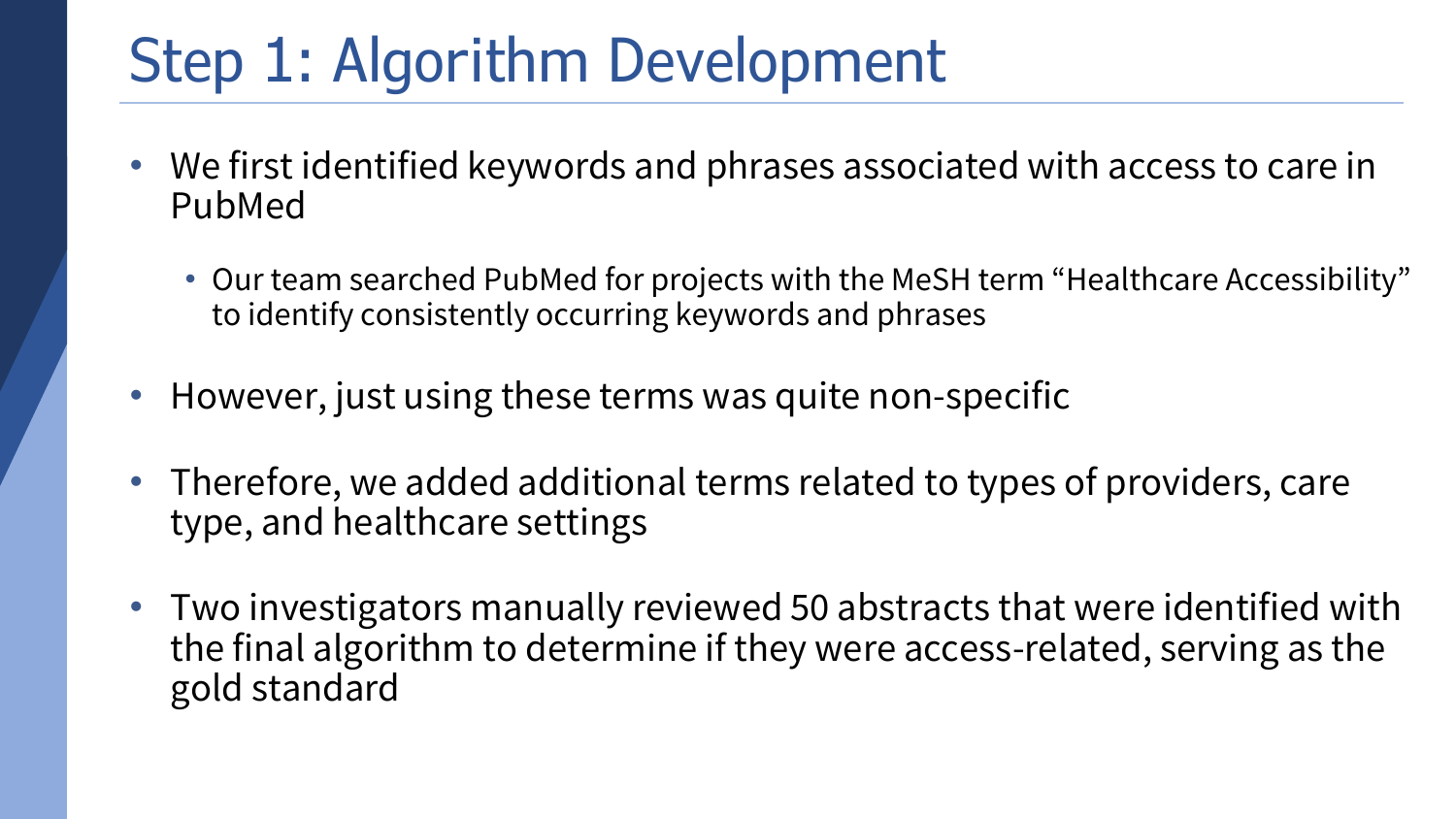### Step 1: Algorithm Development

- Following the manual review, we extracted simple terms or phrases that were highly specific for whether a project was access-related
- To do this, we compared terms/phrases in the gold standard access abstract dataset to a group of abstracts that were clearly not access-related
- We called these newly extracted terms/phrases "safe access terms"
- These were subsequently used to enhance the sensitivity of our overall algorithm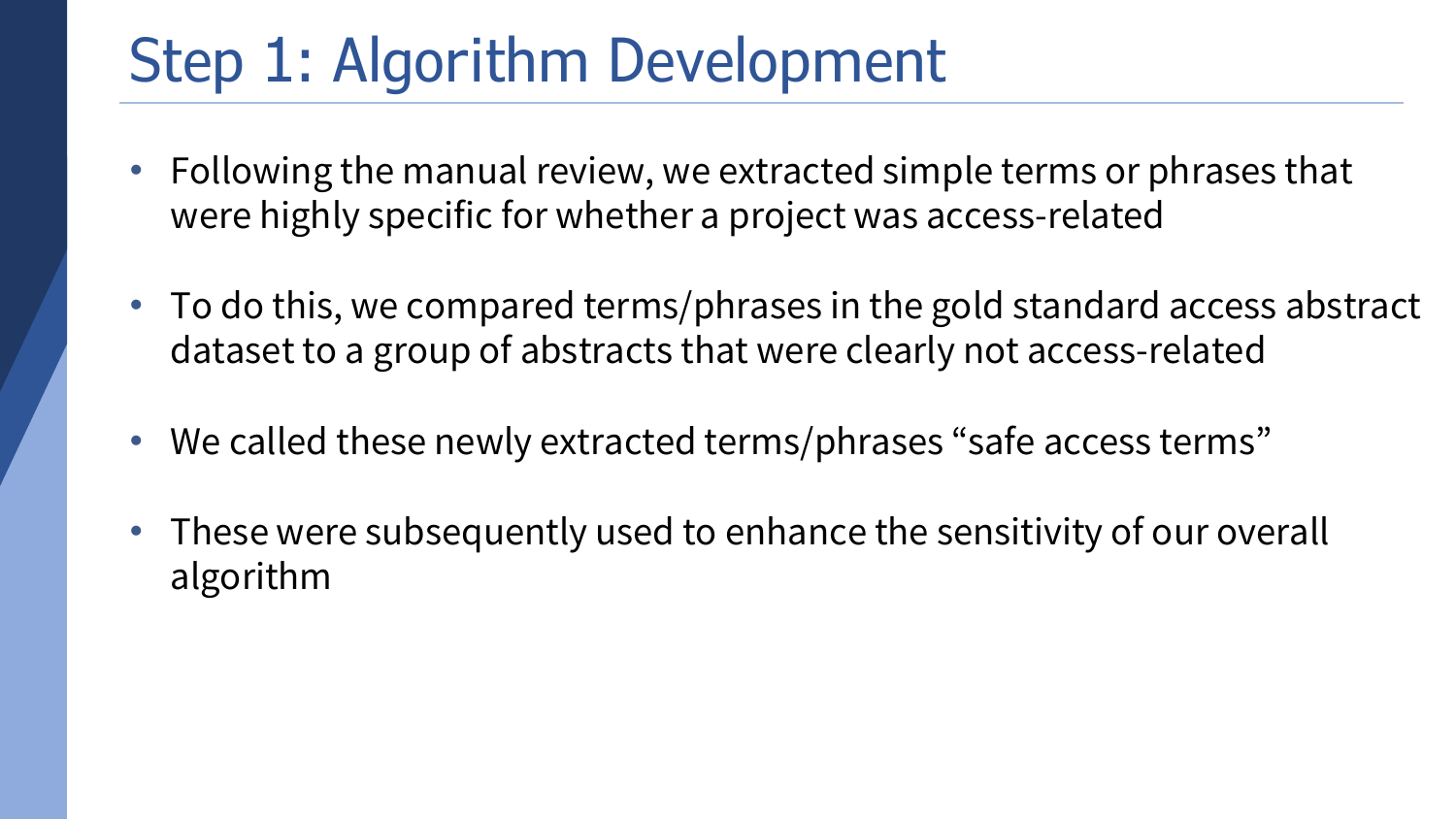#### **Sentence Tokenization**

- The first thing we did to clean our dataset is separate each abstract into individual sentences, also called sentence tokenization or separation
- To do this, we used Regular Expressions to separate abstract sentences
	- A Regular Expression is a sequence of characters that define a search pattern
- Sentence tokenization is important because the words that occur within a sentence are part of a phrase and thus within the same context
- This is key for our scoring tool that counts the close proximity of accessrelated terms in sentences (which we will discuss later)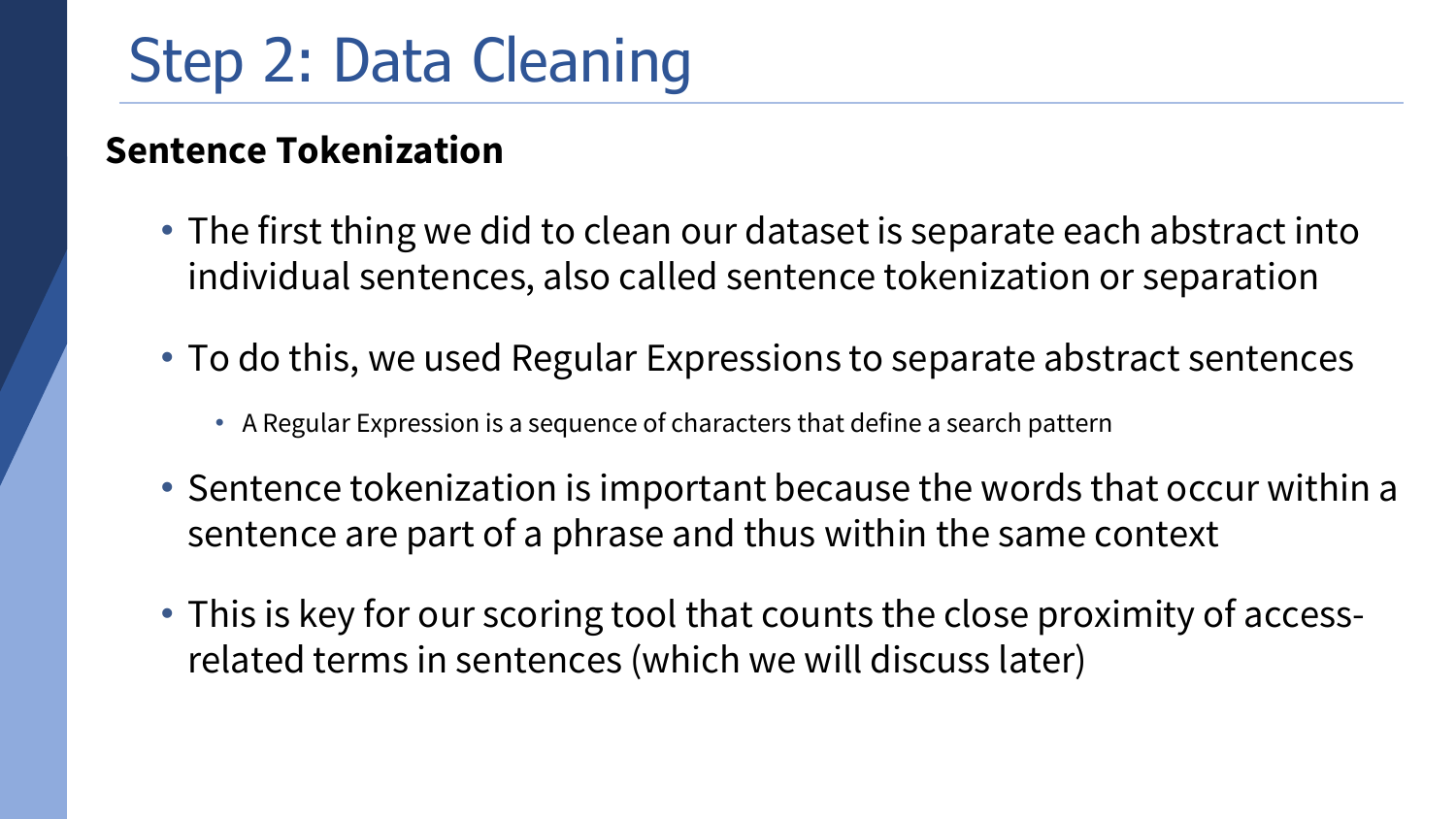#### **Sentence Tokenization Example**

- Example: "Wait time metrics are a valuable tool to **improve** appointment **access**. **Care** and precision should be at the forefront of metric development."
- The context of the  $2^{nd}$  sentence is completely different than the  $1^{st}$ sentence
- If we looked at the close proximity of "access" and "care" from the lens of the entire abstract, a keyword searching algorithm would likely score this as a positive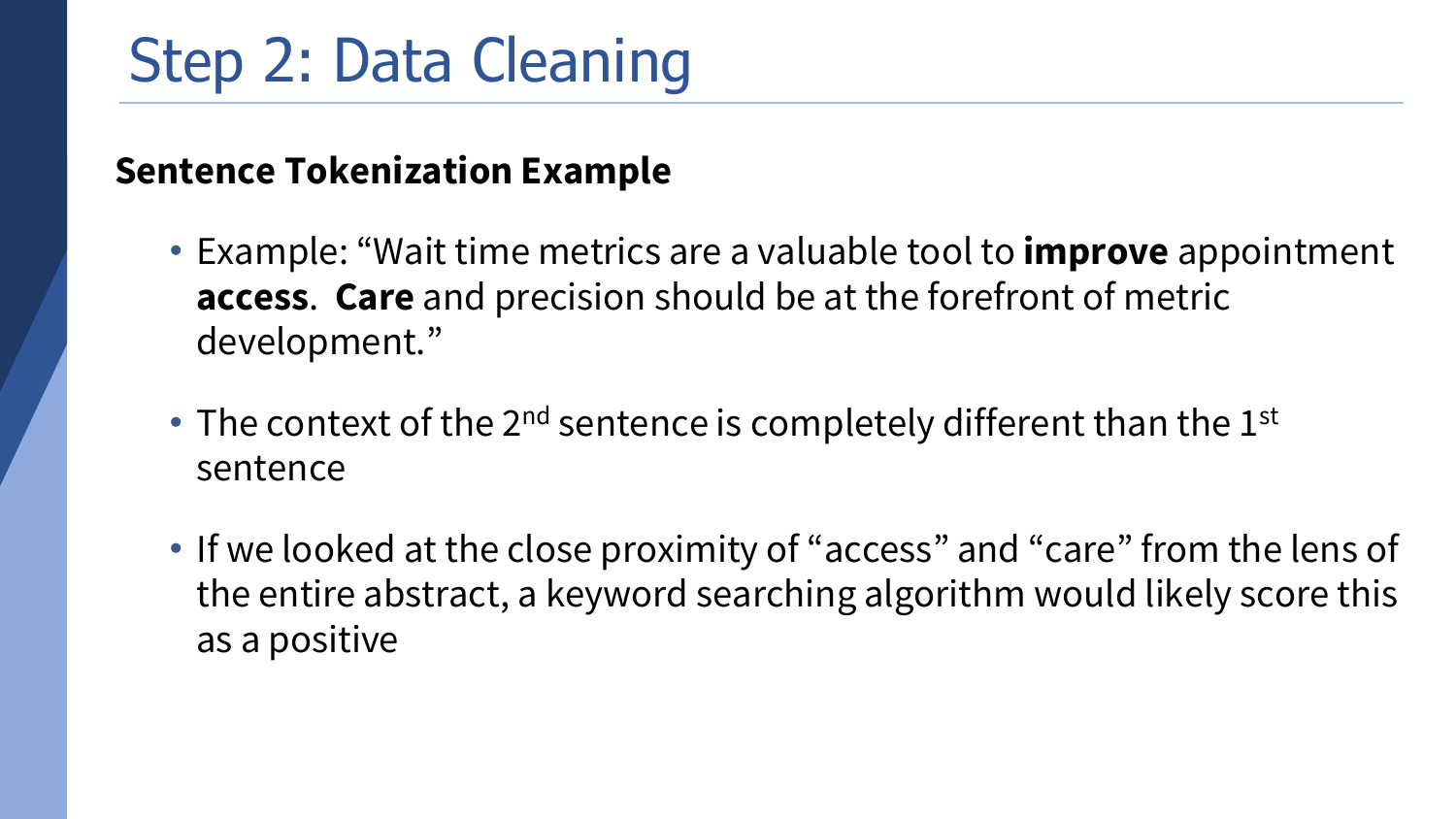#### **Lemmatization**

- Each word from our 3 lists as well as from each abstract were lemmatized or modified to remove inflectional endings only and to return the base or dictionary form of a word
	- Example: "Accessibility," "Accessible," "Accessing", "Accesses" = Access
	- This ensured that our text analytic tool did not miss potentially access-related work because of different word tenses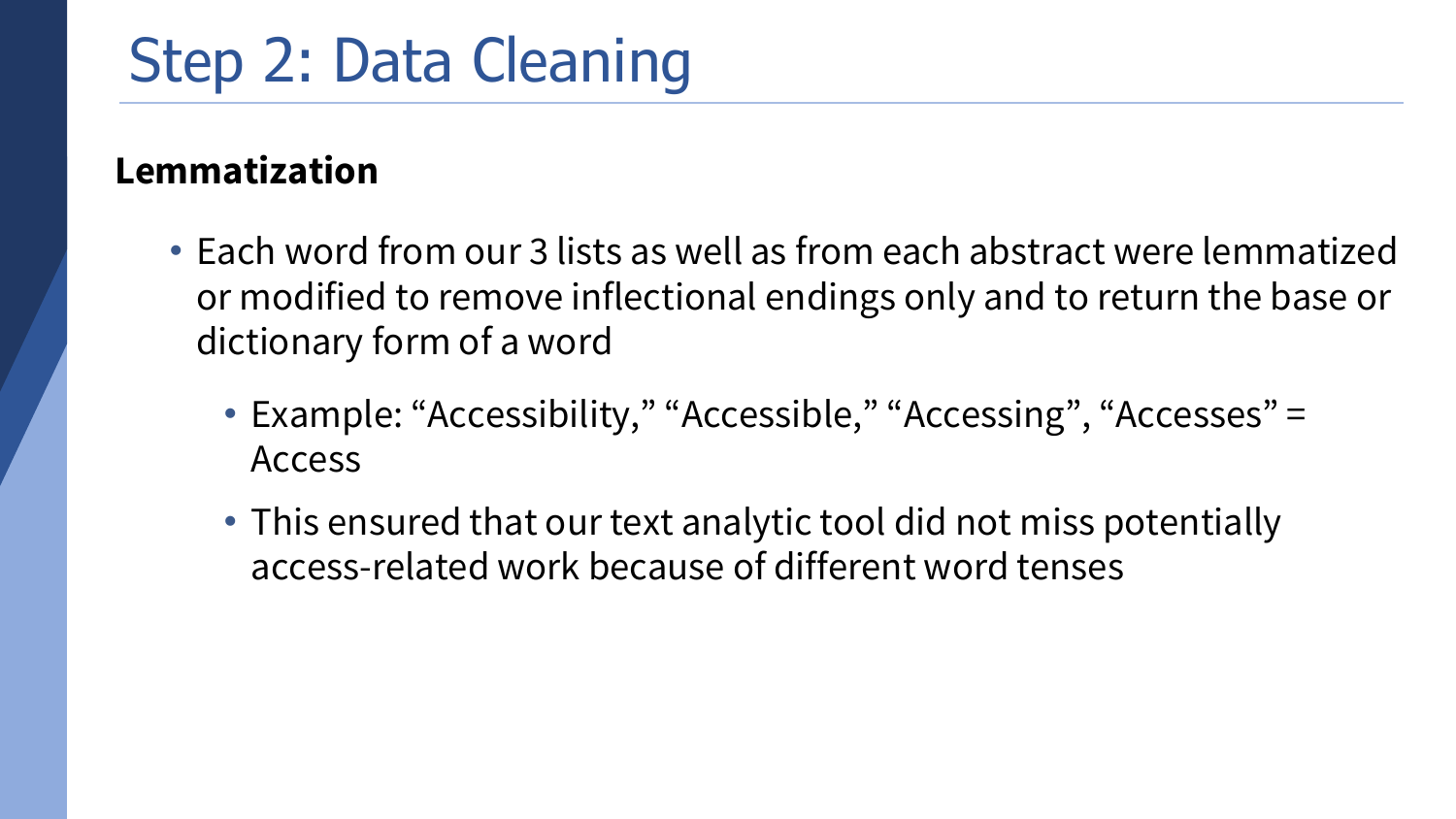#### **Stop Words**

- We removed stop words, or common words which would appear to be of little value for identifying access projects, from abstracts
- Stop word examples include "to," "of", "a", "in", "this", etc.
- This would treat "access to care," "accessibility of care," and "accessible care" as the same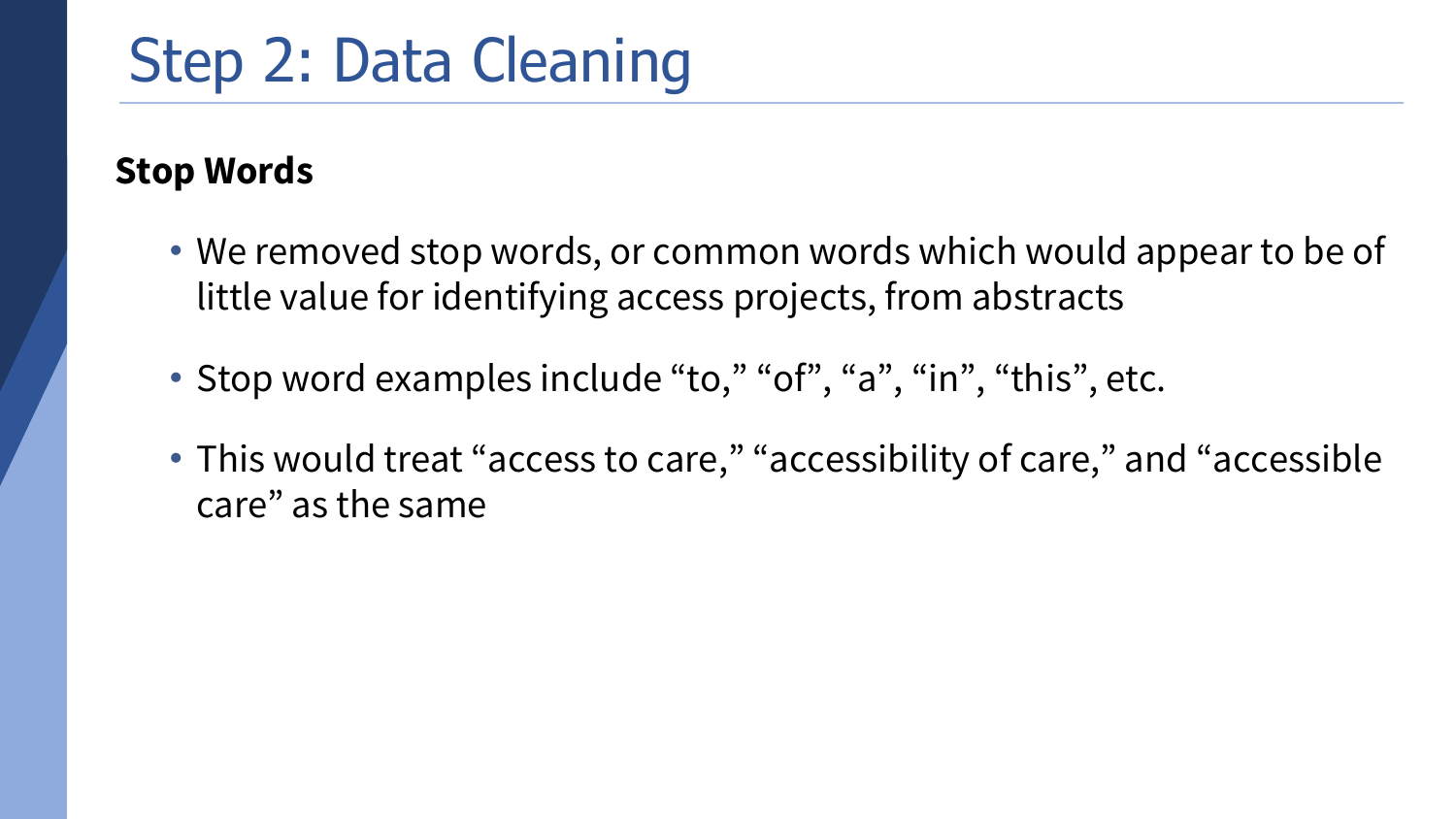### Step 3: Data Analysis

#### **Scoring**

- We used four methods to score potentially access-related projects
	- Proximity Score: We looped through our list of providers, care types, and healthcare settings to see if multiple terms within 5 words of each other in a sentence.
		- Example: **Subspecialty care** burnout may have serious **access** implications.
	- Title Search: We used our safe list of access terms to scan project titles
	- Topic Generation Model: We used our safe list of access terms to detect matches of terms derived from the TextRank topic generating model
	- Safe List Counts: we ran a frequency count for the number of safe list of access terms that occurred in an abstract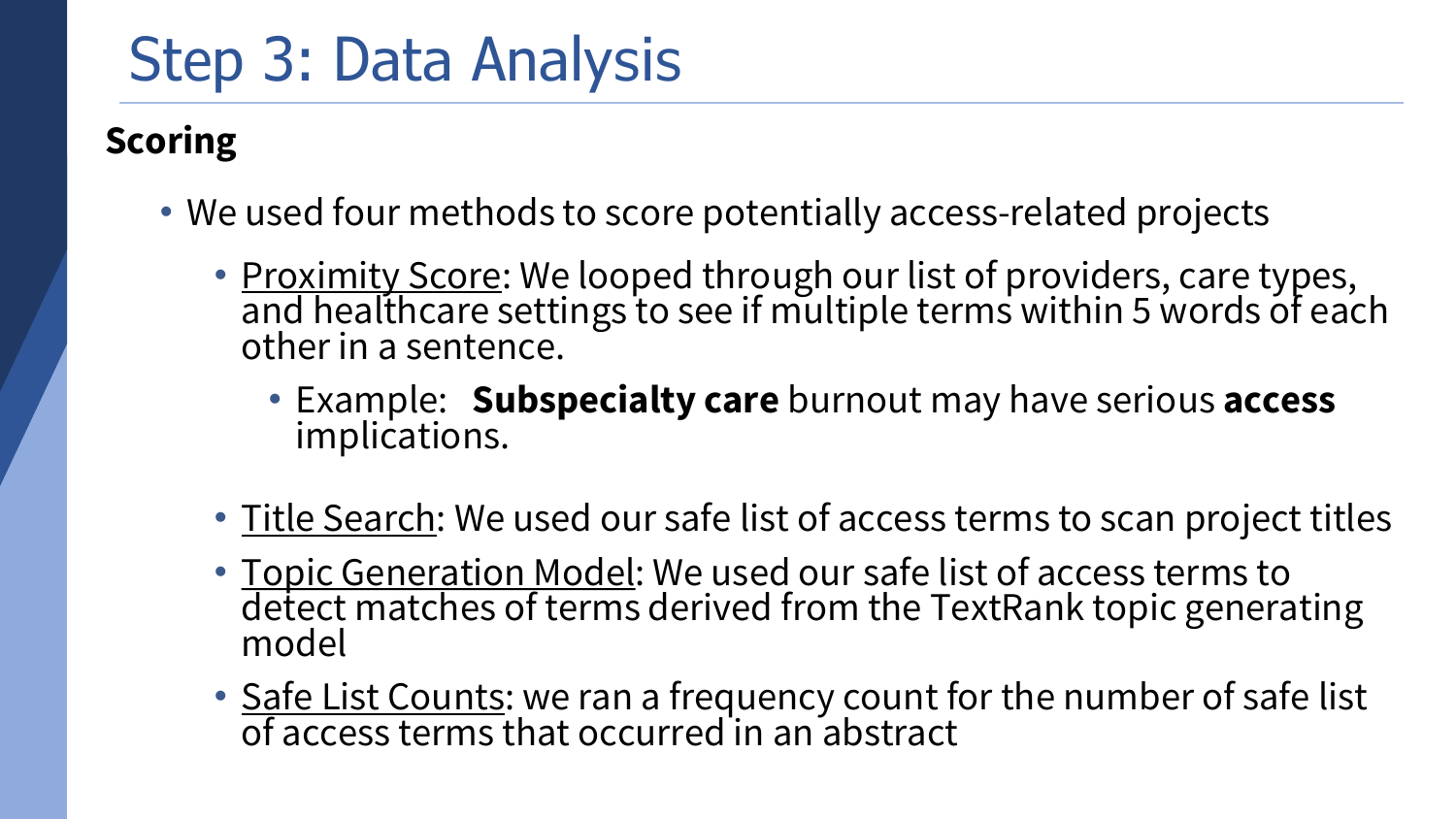### Step 3: Data Analysis

#### **Classification**

- We found that scored abstracts typically fell into three categories
	- Reliably access-related no manual review of abstract required (total score of  $> 10$ )
	- Possibly access-related manual review of abstract required (total score of 1-9)
	- Unlikely access-related no manual review of abstract required (total score of 0)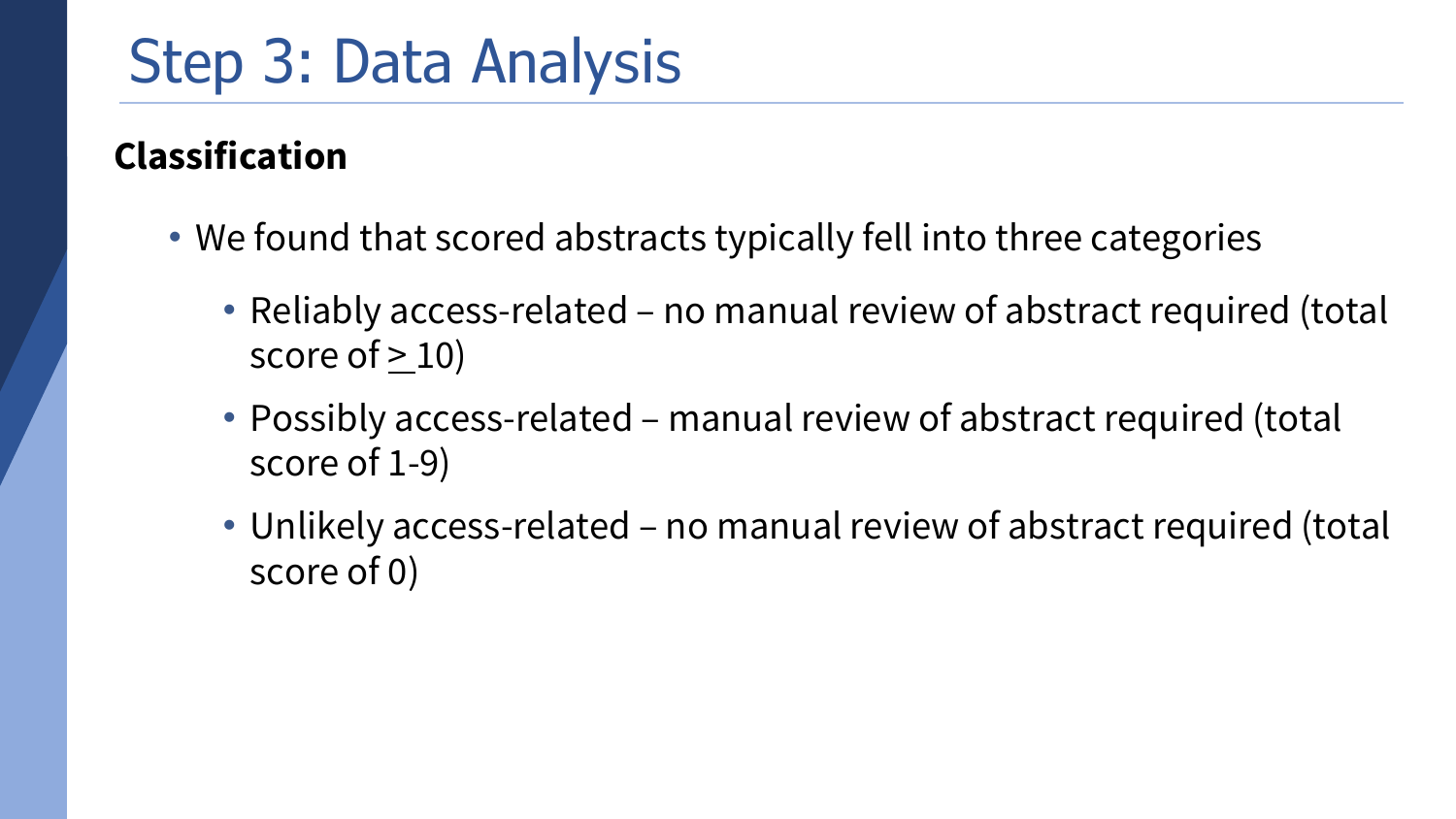### Summary of Portfolio Review: N=266 Projects

#### **Web-based review**



#### **Operational Interviews**

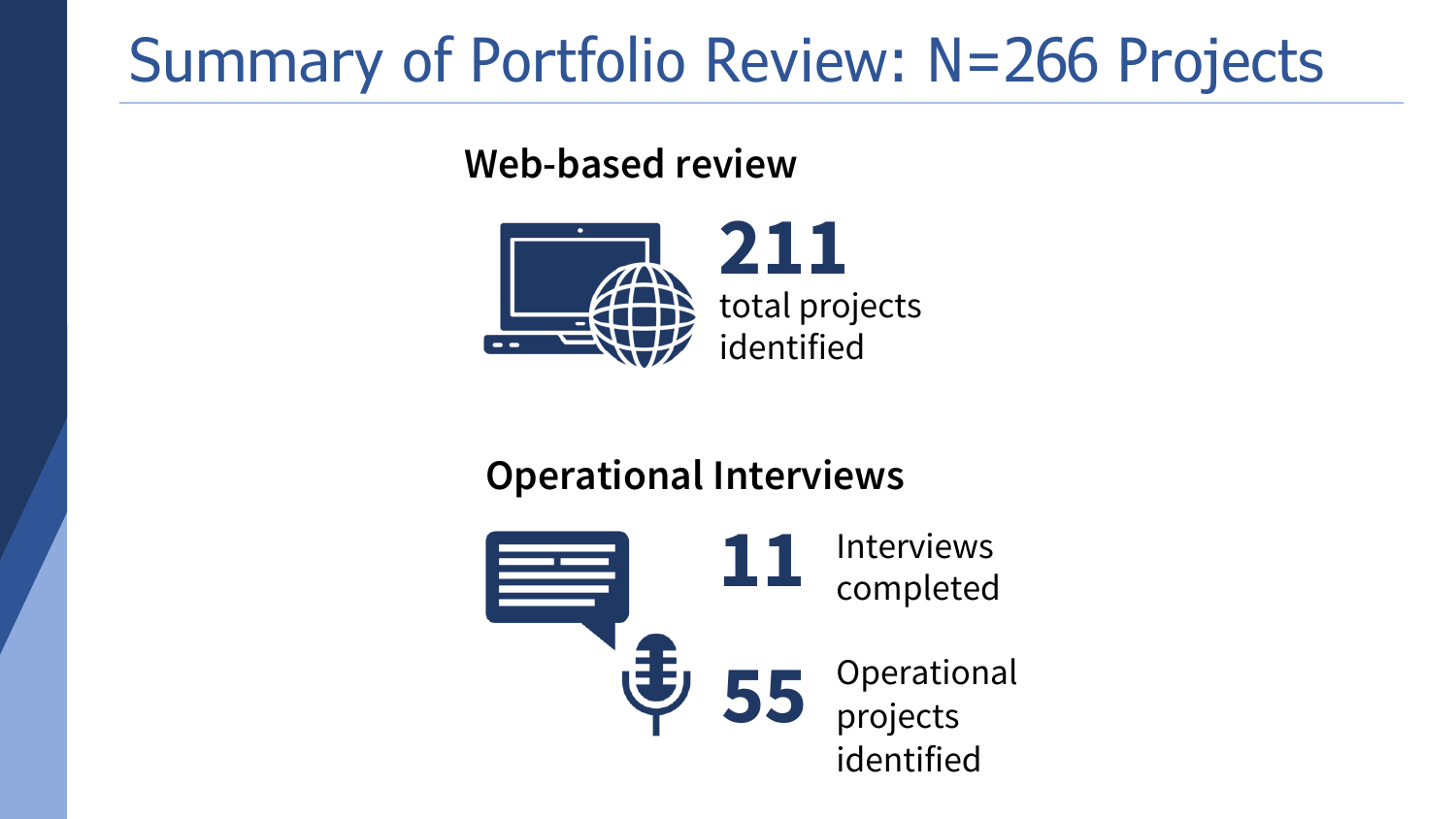### Summary of Portfolio Review

A variety of **data sources** were used to identify projects.

#### **HSR&D** was the most common **source of funding**.

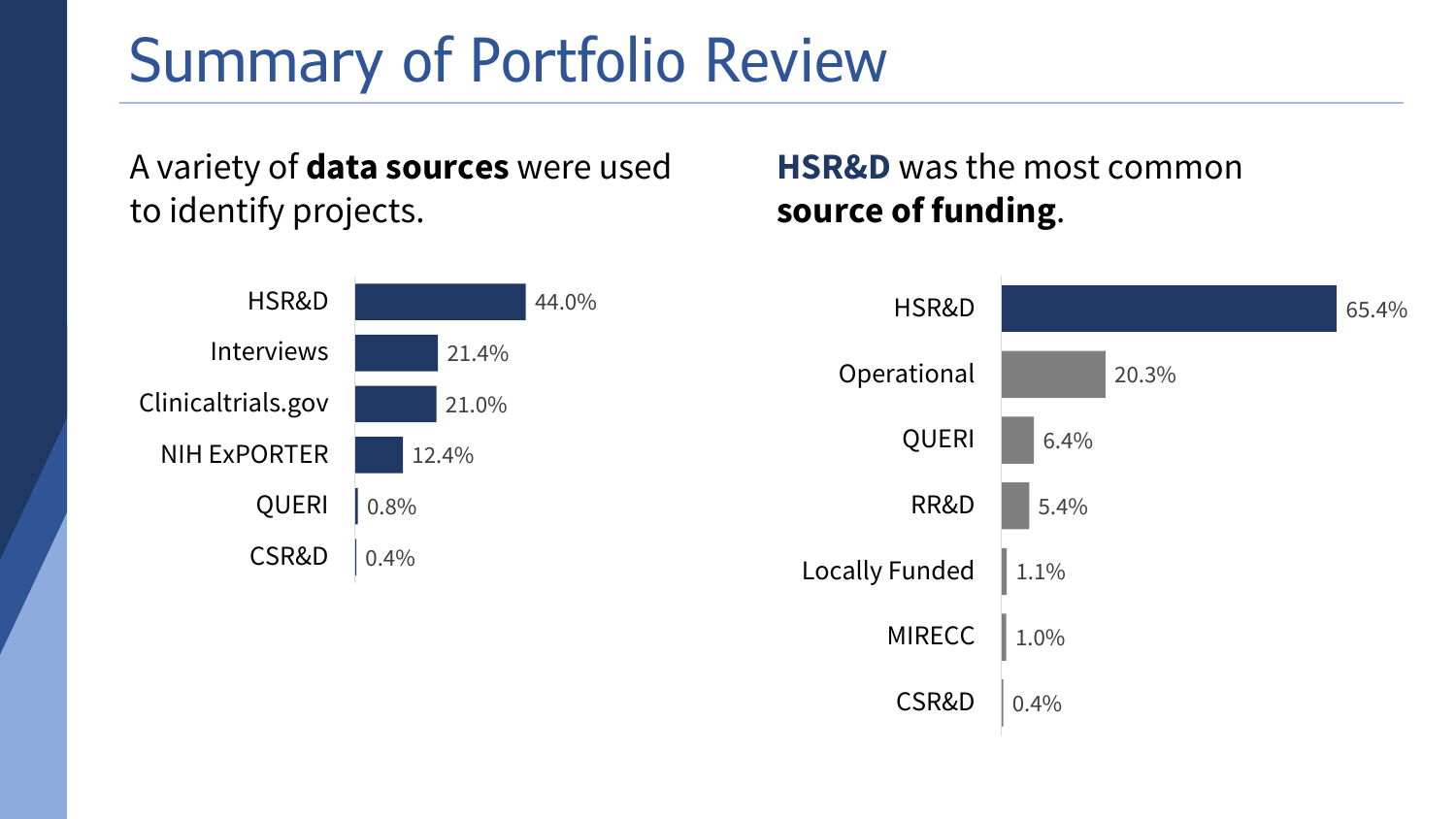### Results – Healthcare Environment & Implementation

#### **Clinical settings of projects**

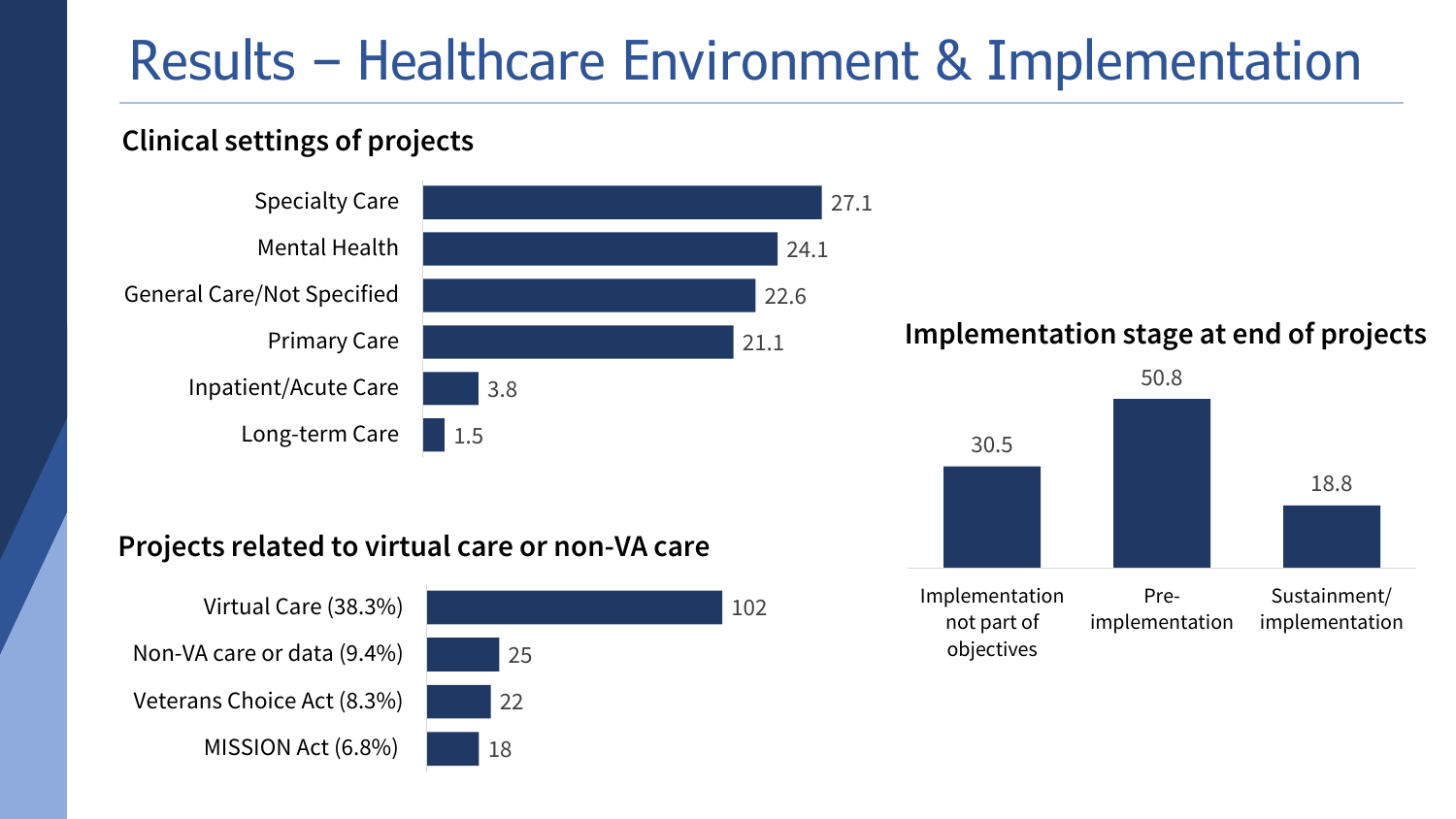### Results – Fortney Model Dimensions

#### Relatively few projects were **interventions**, but those that were interventions focused on **geographical** and **digital** barriers to access.



Few projects focused on cultural or financial barriers to access.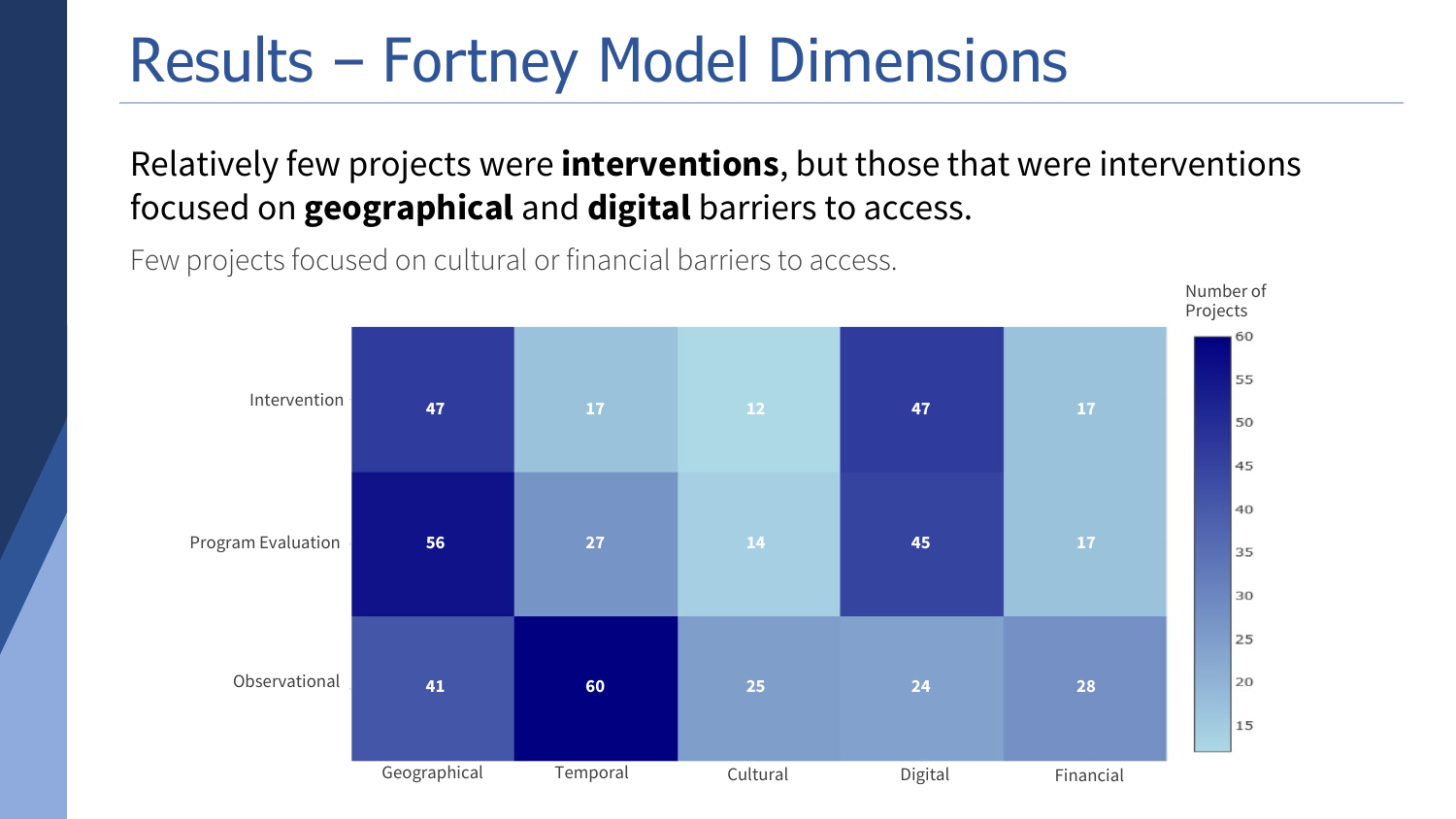### Results – Access Focus

#### About half of access-related projects **directly measured access** (were access specific). N=266

*Access specific* projects measure actual or perceived access, whereas *access relevant*  projects do not incorporate specific measurements of access.

More projects tended to directly measure **actual patient access** as opposed to **patient perceptions** of access. N=102

Access type (i.e., actual or perceived access) are subsets of *access specific*.

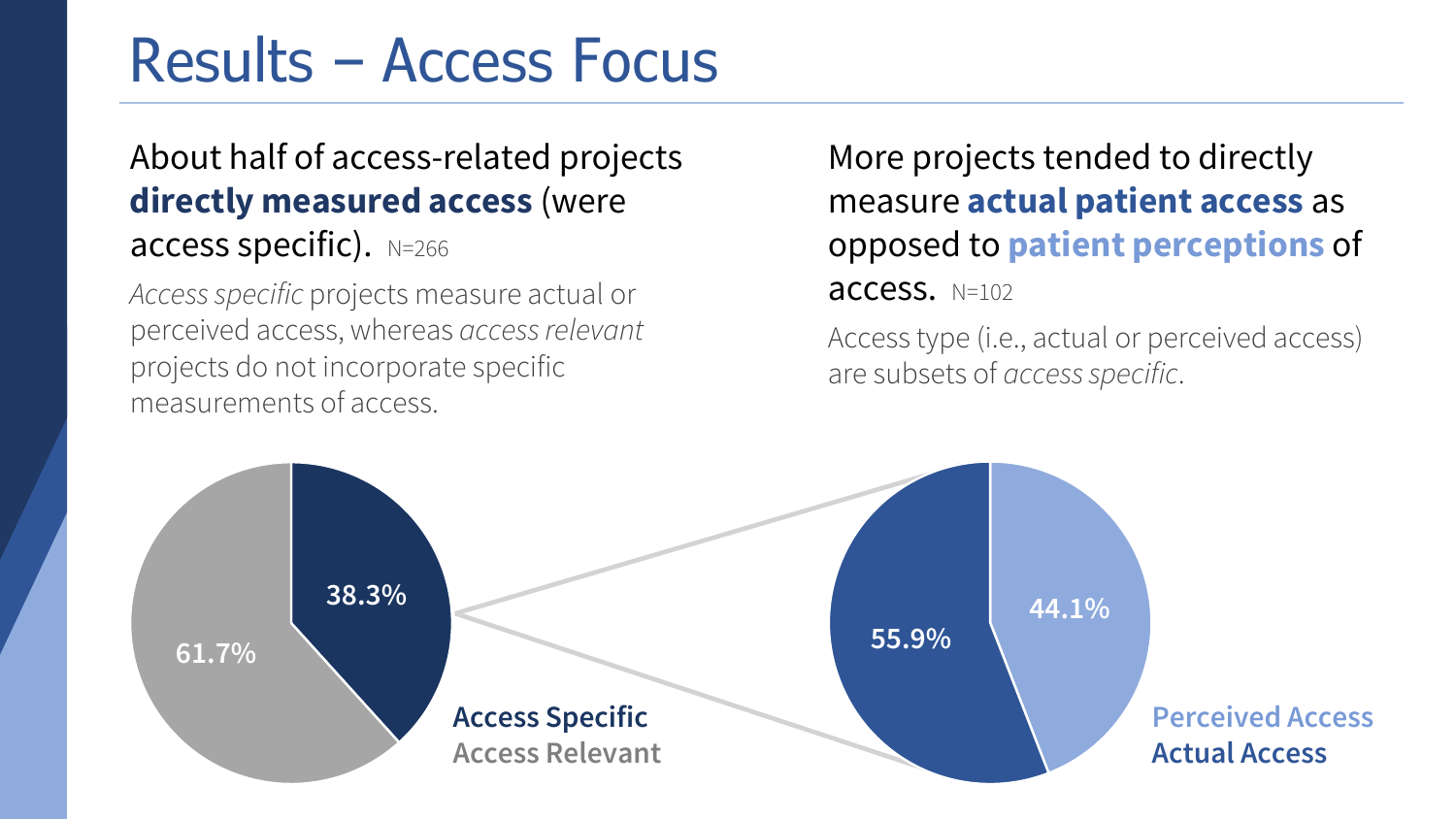### Results – Research Priority Areas

#### Of projects aligned with **OVAC priorities** (N=237), **virtual care and technology** was the most common area of alignment.

Patient experience and satisfaction and clinical operations were also among the more common aligning themes.

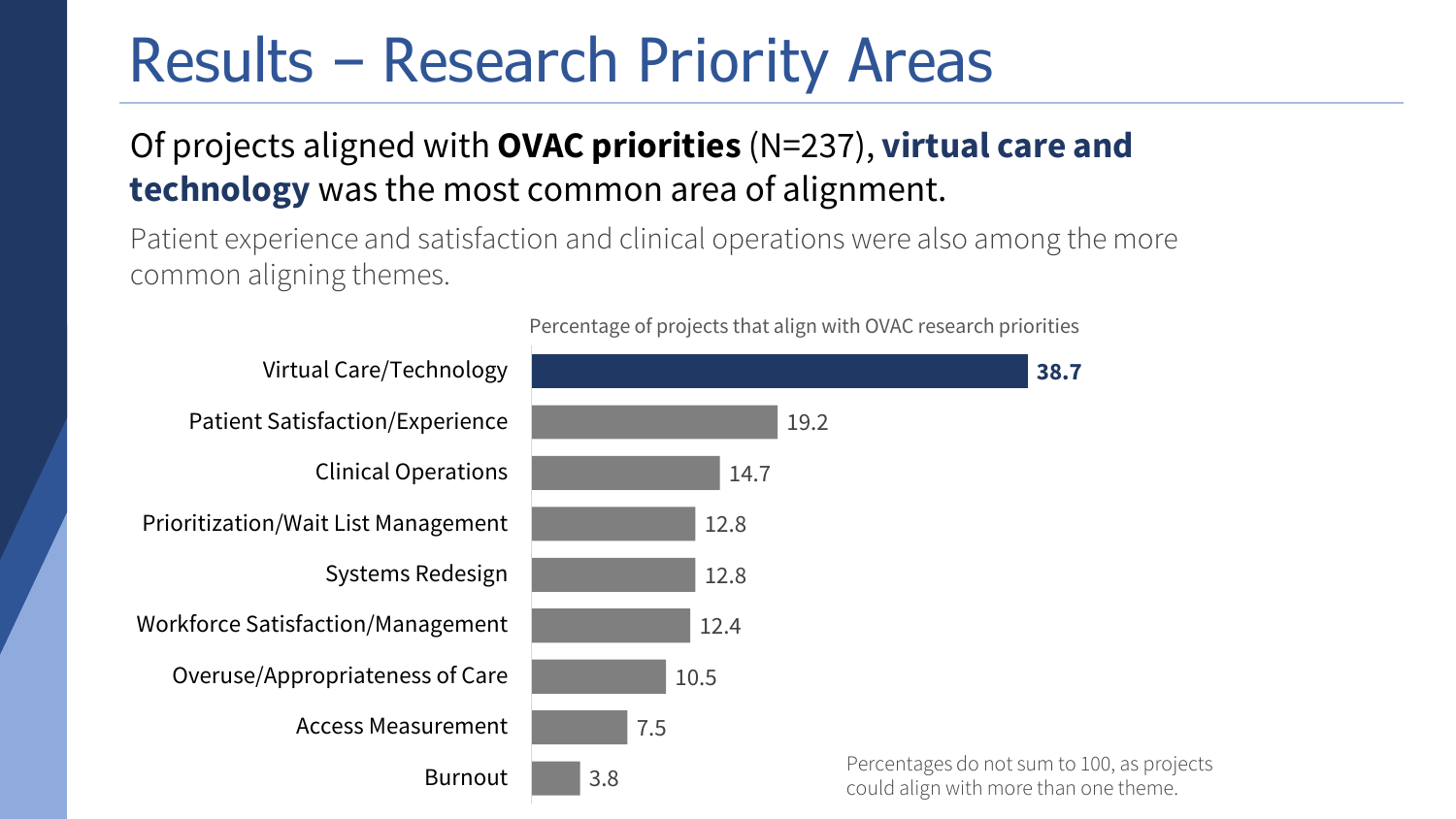### **Summary**

- Over the last 5 years, VA has developed a robust access portfolio with research and operational work across clinical domains.
- Much of the intervention / evaluation work has focused on digital and geographical barriers.
- A substantial proportion of interventions show promise and engage in preimplementation work, but fail to be translated / operationalized.
- Opportunities for translation of research to impact in virtual care space.
- Need for more research related to overuse, access measurement, burnout / workforce satisfaction.